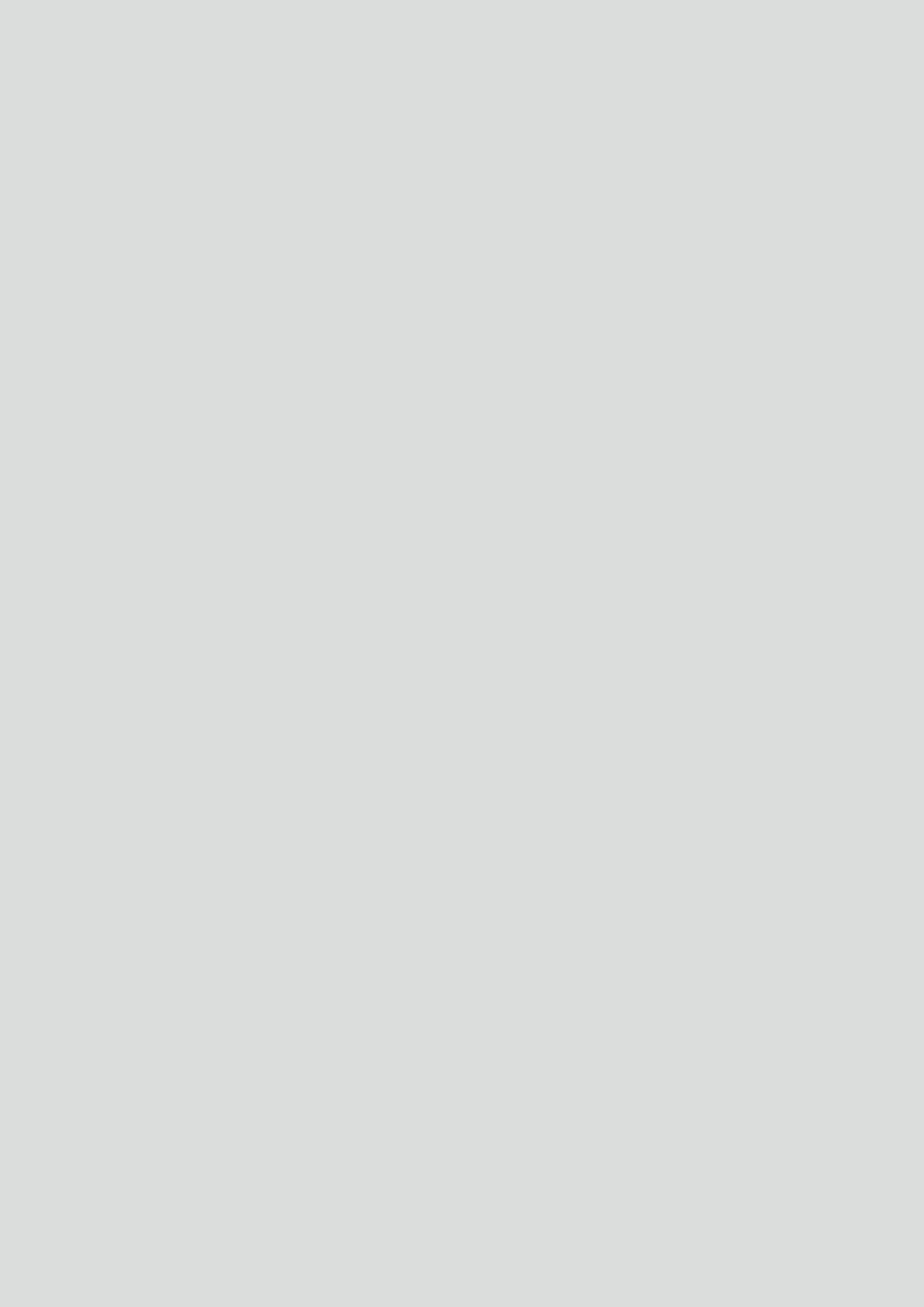# **Contents**

| 3.1 Generating a request for burner actuation in cascade control mode 13 |  |
|--------------------------------------------------------------------------|--|
|                                                                          |  |
|                                                                          |  |
|                                                                          |  |
|                                                                          |  |
| APPENDIX 3. LIST OF PROGRAMMED PARAMETERS FOR REGULATOR 2TPM1 18         |  |
| APPENDIX 4. CIRCUIT DIAGRAM OPTIONS OF EXTERNAL CONNECTIONS FOR          |  |
|                                                                          |  |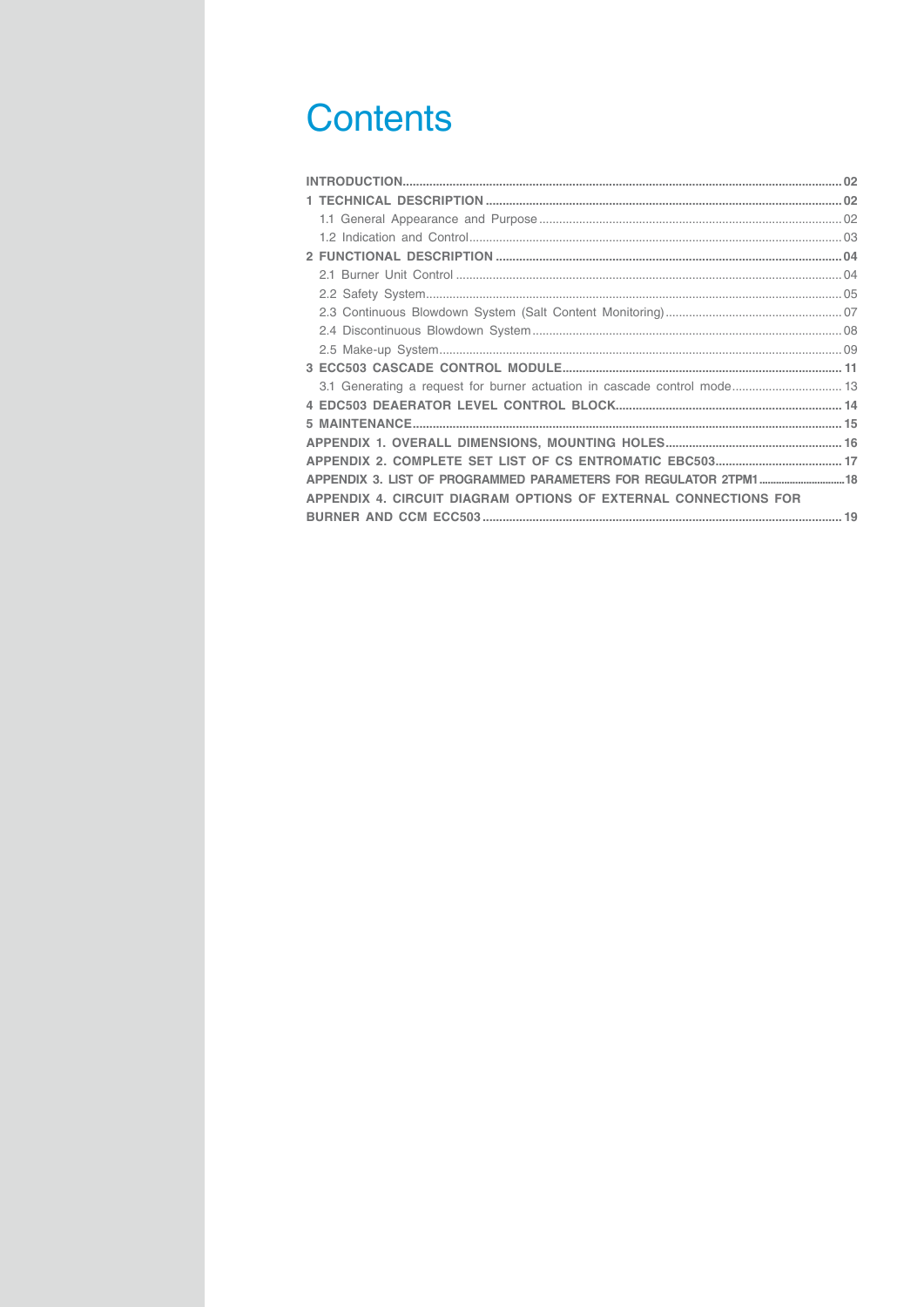### <span id="page-3-0"></span>INTRODUCTION

The Installation and Operating Manual (OM) determines the key installation requirements, adjustment and maintenance requirements for steam boiler control system ENTROMATIC 503 (hereinafter referred to as CS EBC503).

Only persons at least 18 years old who have passed medical examination, have been trained and have the certificate authorizing them to do this work shall be admitted for above work.

This OM serves to be used for installation, design planning, operation and maintenance of the whole package of CS EBC503. The following materials must be used in addition to this OM: technical descriptions of the sensors used, actuators and burner unit.

### 1 TECHNICAL DESCRIPTION

### 1.1 General Appearance and Purpose

CS Entromatic EBC503 is designed to ensure safety and control for all the necessary systems of small and medium capacity steam boilers (up to 5 tons of steam per hour inclusively).

Functions:

- remote control of the main steam valve (MSV);
- control of make-up pumps/make-up valve by water level in the boiler;
- control of boiler continuous blowdown system (salt content control);
- control of boiler discontinuous blowdown system (sludge removal);
- monitoring of minimum water level in the boiler:
- monitoring of maximum water level in the boiler;
- monitoring of maximum water pressure in the boiler;
- burner unit interlock;
- light signals of emergency situations;
- alarm of top level automation interlock:
- alarm in the event of dispatcher system emergency.

#### **Important general instructions on use**

CS is to be used according to its purpose only. Maintenance and repairs must be carried out by authorized qualified personnel only. The unit shall be used with components and spare parts recommended in this operating manual only. Other components and fast wearing parts can be used in expressly



*Fig. 1 Appearance*

designated cases only, when they do not affect operating characteristics and comply with safe operation requirements.

#### **We reserve the right to make technical modifications!**

Due to continuous technical improvement of the equipment, insignificant changes in appearance, in functional solutions and technical parameters are possible.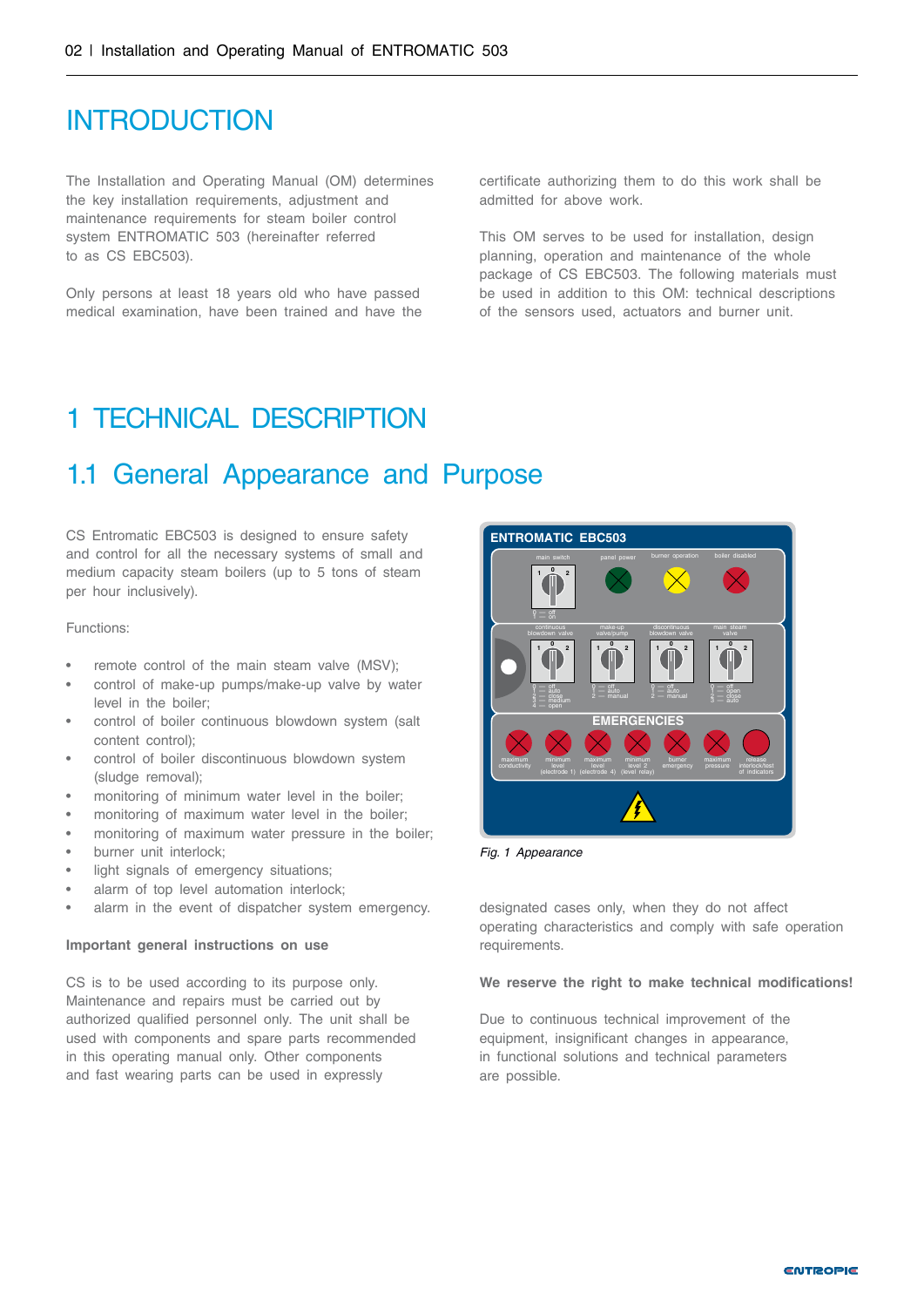## <span id="page-4-0"></span>1.2 Indication and Control

On the front panel of CS there are system status indicators and controls divided into three logic groups.

#### **Status Block (Block 1)**

- The main switch powers on/off CS.
- "Panel Power" Indicator shows that there is power after the SC main switch has been closed.
- "Burner Operation" Indicator shows the controlled burning of the flare in the boiler furnace.
- "Boiler Disabled" Indicator shows that there is a break in the boiler safety circuit. The interlock is activated if there is an emergency situation specified in the indication block. The interlock is released manually by pressing "interlock release"\* button after the emergency cause clearing.

#### **Block of Mode Switches (Block 2)** *Fig. 2*

**ENTROMATIC EBC503 EMERGENCIES** conductivity level (electrode 1) leve (electrode 4) level 2 (level relay) pressure interlock/tes of indicators **<sup>1</sup> <sup>0</sup> <sup>2</sup> <sup>1</sup> <sup>0</sup> <sup>2</sup> <sup>1</sup> <sup>0</sup> <sup>2</sup> <sup>1</sup> <sup>0</sup> <sup>2</sup>**  $0 -$  of  $2 - \cos \theta$ blowdown valve  $0 -$  of make-up  $0 -$  of discontinuous blowdown valve  $0 -$  of  $2 -$  close main steam  $1 \nightharpoonup 2$  $0 - of$ main switch banel power burner operation boiler disabled **Block 1 Block 2 Block 3**

#### *Table 1. Block of Mode Switches*

| <b>Actuator</b>           | <b>Function</b>                                    | <b>Modes</b> |                                            |
|---------------------------|----------------------------------------------------|--------------|--------------------------------------------|
|                           | Keeping pre-set salt content<br>in the boiler      | $0 -$ OFF    | There is no control                        |
|                           |                                                    | $1 -$ AUTO   | Automatic control of the Regulator         |
| Continuous blowdown valve |                                                    | $2 - CLOSE$  | Always closed                              |
|                           |                                                    | 3 - MEDIUM   | Always in medium position                  |
|                           |                                                    | $4 -$ OPEN   | Always opened                              |
|                           | Keeping pre-set water level<br>in the boiler       | $0 -$ OFF    | There is no control                        |
| Make-up valve/pump        |                                                    | $1 -$ AUTO   | Automatic control of the Regulator         |
|                           |                                                    | 2 - MANUAL   | Always on                                  |
|                           | Discontinuous sludge removal<br>from boiler bottom | $0 -$ OFF    | There is no control                        |
| Bottom blowdown valve     |                                                    | $1 -$ AUTO   | Timer based control                        |
|                           |                                                    | 2 - MANUAL   | Always on                                  |
|                           | Boiler disconnection from<br>the steam line        | $0 -$ OFF    | There is no control                        |
| Steam cutoff valve        |                                                    | $1 -$ OPEN   | Always opened                              |
|                           |                                                    | $2 -$ CLOSE  | Always closed                              |
|                           |                                                    | $3 -$ AUTO   | Automatic control of the cascade regulator |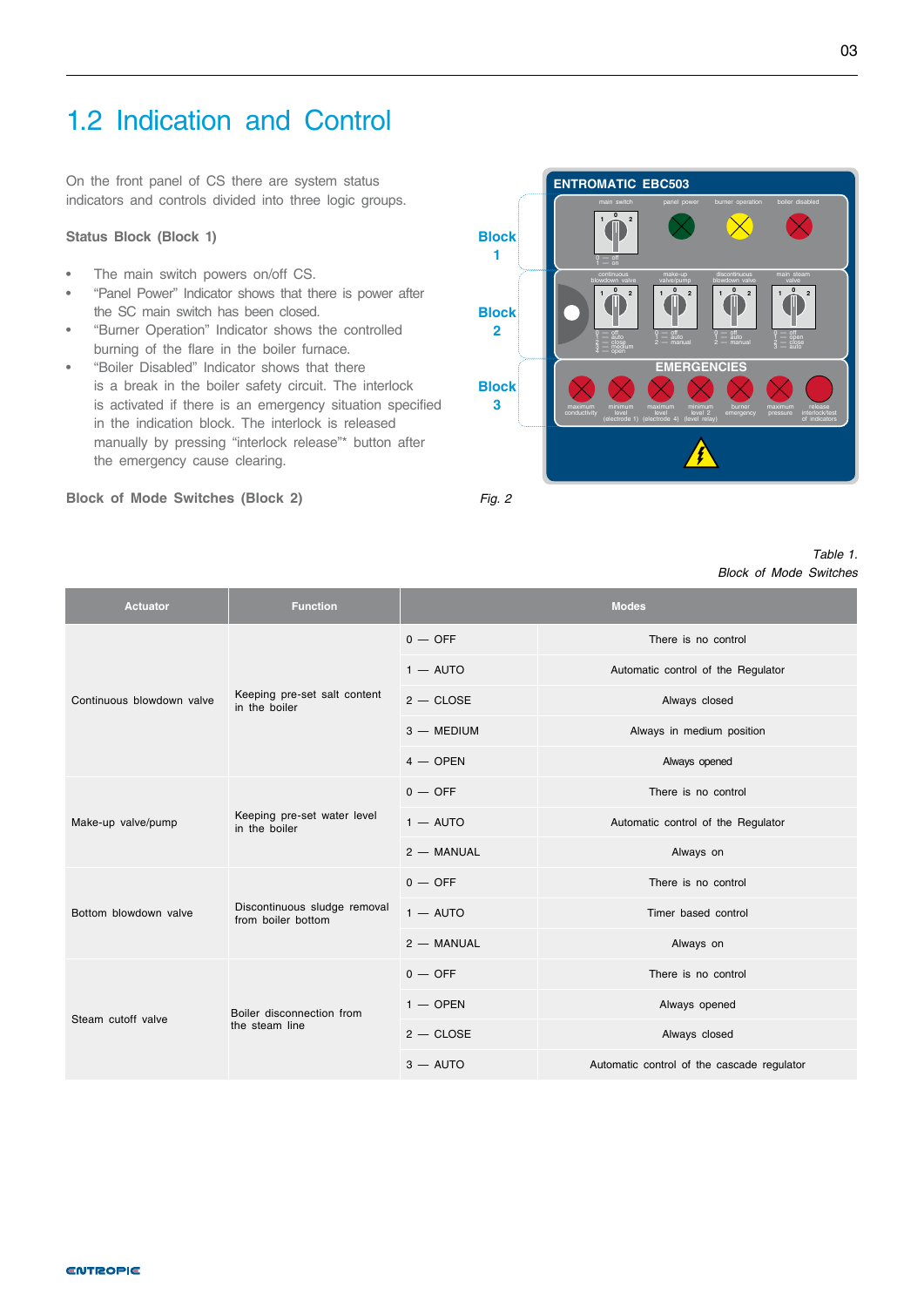<span id="page-5-0"></span>**Block for Emergency Conditions Indication (Block 3)**

#### *Table 2. Block for emergency conditions indication*

| Indicator                                               | Initiator sensor                                   | Reason                                                                               |
|---------------------------------------------------------|----------------------------------------------------|--------------------------------------------------------------------------------------|
| Maximum pressure                                        | Maximum pressure switch                            | Pressure in the boiler exceeded the set set-point<br>of the pressure switch          |
| Minimum level 1                                         | Minimum level sensor                               | Level in the boiler is below the sensor electrode                                    |
| Minimum level 2                                         | Combined level sensor<br>(electrode 1)             | Level in the boiler is below electrode 1 of combined level sensor                    |
| Combined level sensor<br>Maximum level<br>(electrode 4) |                                                    | Level in the boiler is above electrode 4 of combined level sensor                    |
| Burner emergency                                        | Burner unit                                        | See Operating Manual for burner unit                                                 |
| High electrical conductivity                            | Electrode for measuring<br>electrical conductivity | Electrical conductivity of the boiler water exceeded<br>the pre-determined set-point |

\* "Interlock release/Indicators testing" button — when pressed it acknowledges the safety circuit interlock and check operation of the CS indicators.

# 2 FUNCTIONAL DESCRIPTION

### 2.1 Burner Unit Control

The control system EBC503 is not active during the process of capacity regulation of the burner unit. It is implied that the burner operates from its own (builtin or external) capacity regulator (CR), as a rule, in accordance with the PID law. The setting for the CR of the burner is the signal from the steam boiler pressure sensor. When adjusting, it is required to configure the burning manager for operation by the pressure sensor installed on the boiler.

The burner CR maintains the set pressure in the boiler by means of the PID regulator and the burner capacity modulation system. In the event that the consumed power is less than the minimum burner capacity, the burner automatically turns off/on based on the set hysteresis.

To set the burner manager operation in the mode of control by pressure sensor use the OM for the burner.



*Fig. 3. External control links for a single boiler system*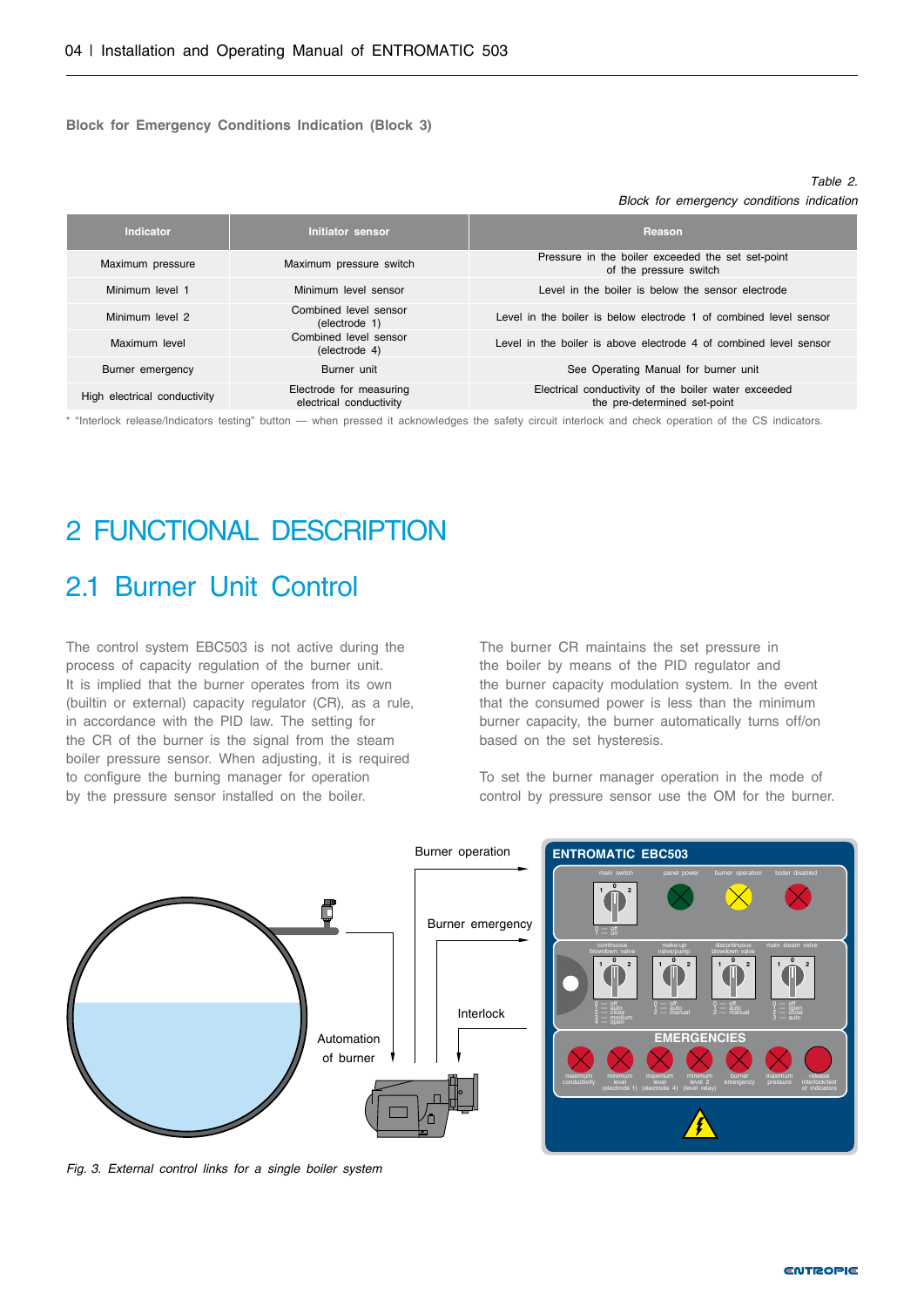<span id="page-6-0"></span>To ensure safe operation and shutdown of fuel supply to the burner unit in the case of emergency situation arising the burner safety circuit needs to incorporate a normally opened (NO) interlock contact of CS EBC503.

The interlock contact will be opened in the following emergency situations:

- automation accident;
- maximum pressure in the boiler;
- minimum level in the boiler;
- maximum level in the boiler;
- electrical conductivity of the boiler water;
- no power supply.

The required condition for boiler automation operation is availability of the two potential signals (220 V) from the burner unit:

- burner emergency;
- burner operation.

When connecting, make sure that the burner automationand CS EBC503 are powered from the same phase.

Should it is necessary to organize cascade control of two boilers unit, it is recommended to use ECC503\* cascade regulator.

Connection of the cascade regulator is made as follows\*\*:

- when there is no main steam cutoff valve (MSCV) theconnection is made when the burner startup circuit is broken (signals T1–T2);
- when MSCV is installed the connection is made directly to EBC503 automation.

**Note**

**\* — See Operating Manual on ENTROMATIC ECC503 Cascade Regulator.**

**\*\* — See section CASCADE CONTROL.**

## 2.2 Safety System

EBC503 safety system is designed to ensure safe operation of the steam boilers and to disable the burner operation (disconnection of fuel supply to the burner unit) in the following emergency situations:

- automation accident;
- maximum pressure;
- minimum level in the boiler:
- maximum level in the boiler;
- electrical conductivity of the boiler water;
- no power supply.

If necessary, provision is made for connection to the safety circuit terminals of the supplementary (external) safety systems, and in that case the jumper wire is removed from these terminals.



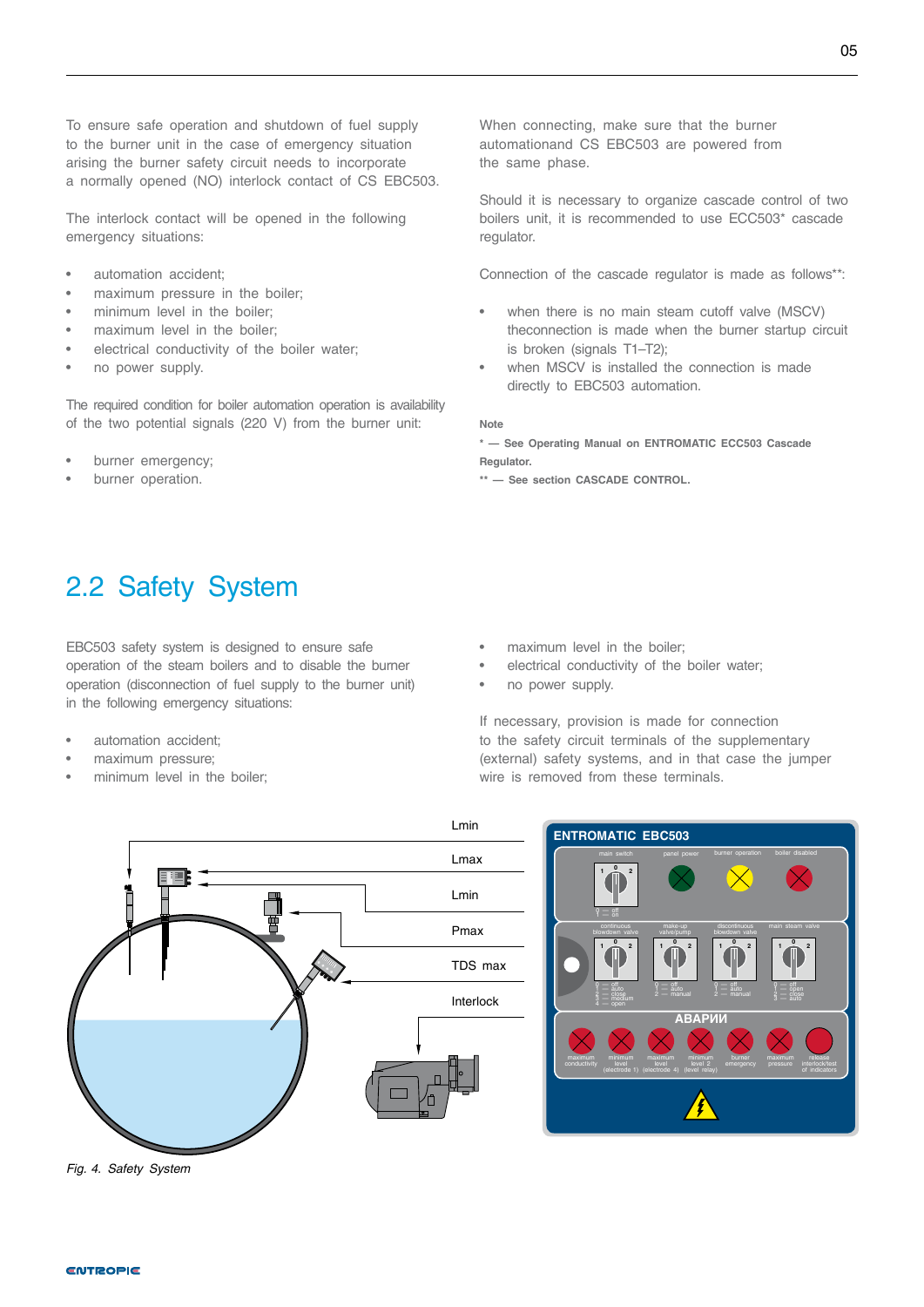#### **Maximum pressure switch**

DSA switch installed on the safety group header controls maximum pressure. When the pressure in the boiler goes up above the permissible level, the CS safety circuit opens with a signal issued to the indication panel.

Sensor is set by rotating the regulation screw. The sensor set-point shall not exceed the permissible pressure stated in the boiler passport.

#### **Electrode for measuring electrical conductivity of the boiler water**

Setting is made in accordance with the operating manual for this sensor. The following values are set in this case:

- measurement range is 100–10000 or 0.5–100000 depending on the electrode type;
- maximum value, at which the emergency signal is generated, shall be set with a slight exceedance of the set-point but not exceeding the value specified in the OM for the steam boiler.

**Emergency caused by exceedance of the permissible conductivity (salt content) is serious enough and indicates that one of the controlled boiler water quality indicators exceeded the acceptable readings.**

#### **Minimum level\***

Minimum level is monitored by two independent sensors (NRGS 15-1 (electrode 1) and NRG 16-50). When the water level goes below one of the sensors, the CS safety circuits opens with signal issuing to the indication panel.

#### **Maximum level**

Maximum level is monitored by one sensor NRGS 15-1 (electrode 4). When the water level goes above the set level of the electrode, the CS safety circuit opens with signal issuing to the indication panel.

The length of the electrodes of the minimum and maximum level sensors is set by cutting them to required length stated in the boiler passport or to the level specified on the boiler nameplate.

Before the NRGS sensor use set the DIP switches as per the Figure.

#### **Setting wheel**



*Fig. 5. DSA maximum pressure switch*



*Fig. 6. Conductivity meter LRGS 15-1*

Installation procedure:\*

- cut off the electrodes of the minimum and maximum level sensors according to the water level in the water gage glass;
- install the sensors in the nozzles specially designated for these purposes (shown in the boiler drawing);
- connect the electrodes to the boiler automation cabinet;
- turn on automation, make sure that both minimum level sensors were activated;
- start the boiler filling up with water:
- upon reaching the minimum level, simultaneously check that the emergency signal is removed from both sensors;
- make check marking for minimum level on the water gage glass for visual monitoring;
- continue the boiler filling up with water until the signal of the maximum level achieved;
- make check marking for maximum level on the water gage glass for visual monitoring.

The procedure of setting and commissioning of the level regulator is described in the Operating Manual for NRGS15-1.

\* If the steam boiler has nameplate specifying the minimum level, then the procedure of the sensors setting is reverse. First, the boiler is filled up with water and then according to actual state the sensors are cut off.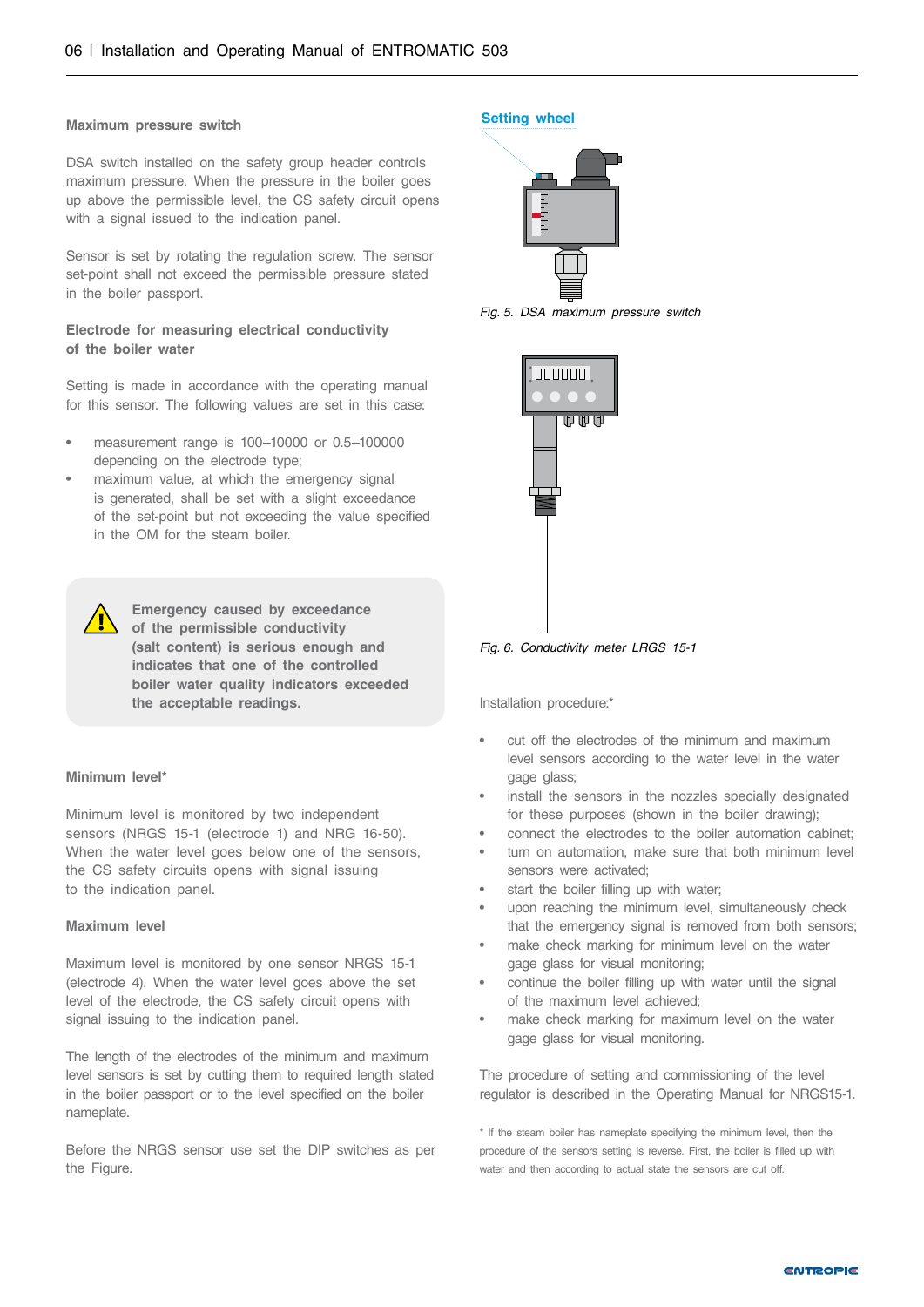<span id="page-8-0"></span>

*Fig. 7. Safety System*

# 2.3 Continuous Blowdown System (Salt Content Monitoring)

The continuous blowdown system shall ensure removal of dissolved salts accumulating in the boiler water to prevent deposits from building up and to maintain normal water chemistry of the boiler.

The upper blowdown valve is controlled in automatic mode based on the signals received from electrical conductivity meter LRGS 15-1. The valve operation mode is selected with a selector switch on the front panel of CS EBC503.

The system starts operating when the "operation" signal from the burner appears. The "operation" signal is potential signal 220 V, initiated by the burner unit after ignition and flame control procedure.

When the burner turns off, the valve automatically closes.

When setting the sensor, the following shall be set:

- valve full opening set-point;
- maximum (emergency) value;
- determine correction coefficient for operation without temperature sensor;
- determine temperature coefficient for operation with temperature sensor.

**The procedure of setting and commissioning of the salt content regulator is described in the Operating Manual for LRGS15-1.**





*Fig. 8. Continuous blowdown system*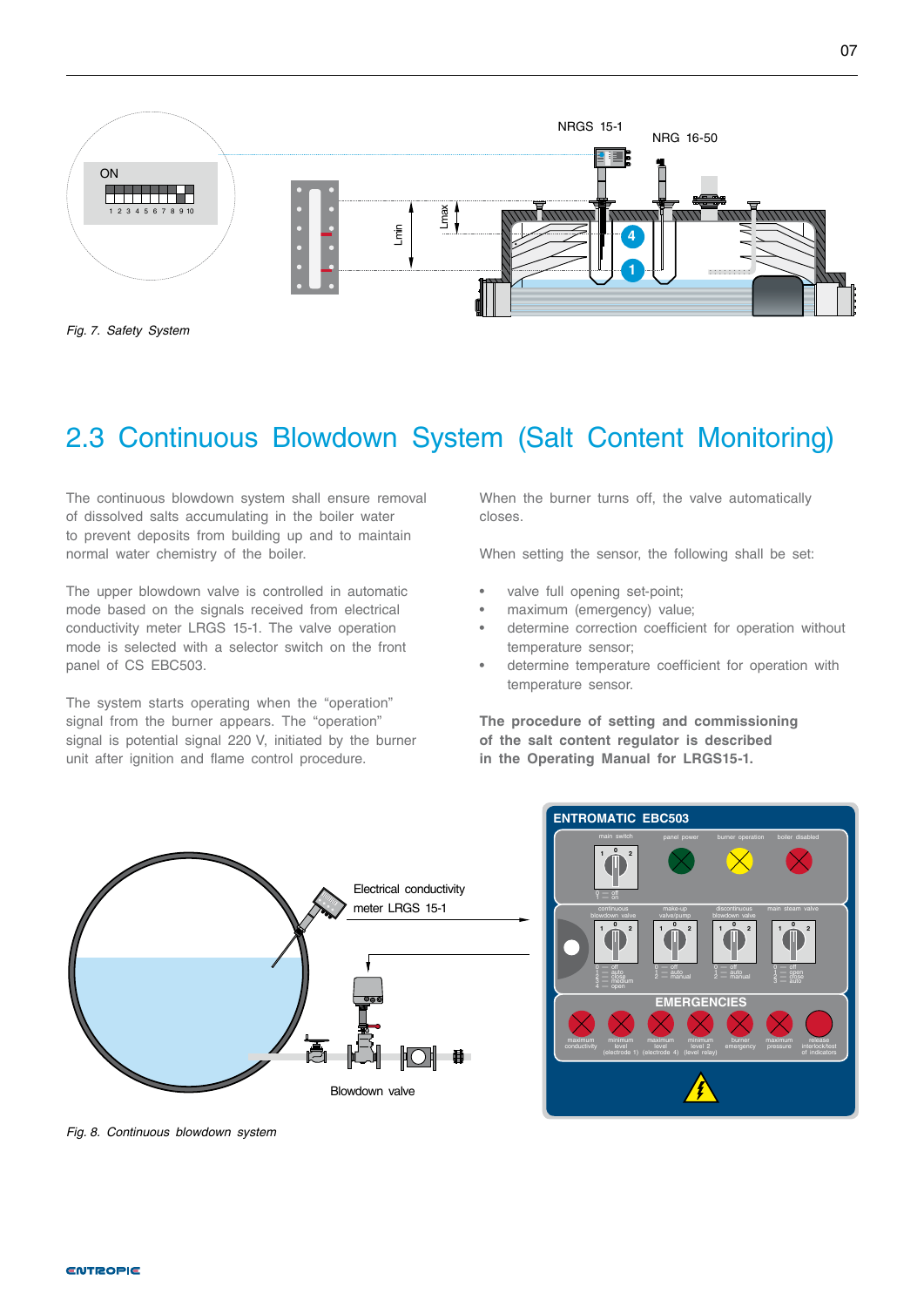### <span id="page-9-0"></span>2.4 Discontinuous Blowdown System

System which ensures sludge removal with some water by short-term opening of the discontinuous blowdown valve. The valve operation mode is selected with a selector switch on the front panel of CS EBC503.

#### **Calculation of blowdown valve opening time**

For the purpose of determining the water flow rate for discontinuous blowdown, the following formula can be used

$$
A = \frac{Q \times S}{K-S} ,
$$

where:

A — blowdown value (kg/h);

Q — boiler capacity (kg/h);

 $S$  — feed water conductivity ( $\mu S$ );

K — allowable conductivity of boiler water  $(\mu S)$ .

#### **EXAMPLE:**

Boiler capacity 2000 kg/h, operating pressure 8 bars, feed water conductivity 22 μS, allowable conductivity of boiler water 4000 μS.

$$
A = \frac{2000 \times 22}{4000 - 22} = 11.06 \text{ kg/h}
$$

According to graph 1 of throughput capacity of the blowdown valve (specified in the OM for the valve) the throughput capacity of the valve at pressure of 8 bars corresponds to 5.7 kg/s. Based on the results obtained, we set the pulse generator, the valve opening to 2 s after each hour.



*Diagram 1. Example of throughput diagram of discontinuous blowdown valve*

The pulse generator for discontinuous (bottom) blowdown purging in automatic mode is actuated when the "operation" signal comes from the burner. The "operation" signal is potential signal 220 V, initiated by the burner unit after ignition and flame control procedure. Once the burner tuns off, the pulse generator tuns off, too.

The pulse generator is located inside the cabinet. To set it, it is required to set the configurators located on it in the required position.

|            | "Puls on" Pulse time. We set it to position "2"                                                                             |  |  |  |
|------------|-----------------------------------------------------------------------------------------------------------------------------|--|--|--|
| <b>ABB</b> | "Range" Maximum range of pulse time.<br>We set it to position "10s"                                                         |  |  |  |
|            | "Puls off" Down time. We set it to position "6"                                                                             |  |  |  |
|            | "Range" Maximum range of down time.<br>We set it to position "100m"                                                         |  |  |  |
|            | Therefore, we have configured the pulse generator with the following parameters:<br>opening every 60 minutes for 2 seconds. |  |  |  |

*Fig. 9. Setting made for this example*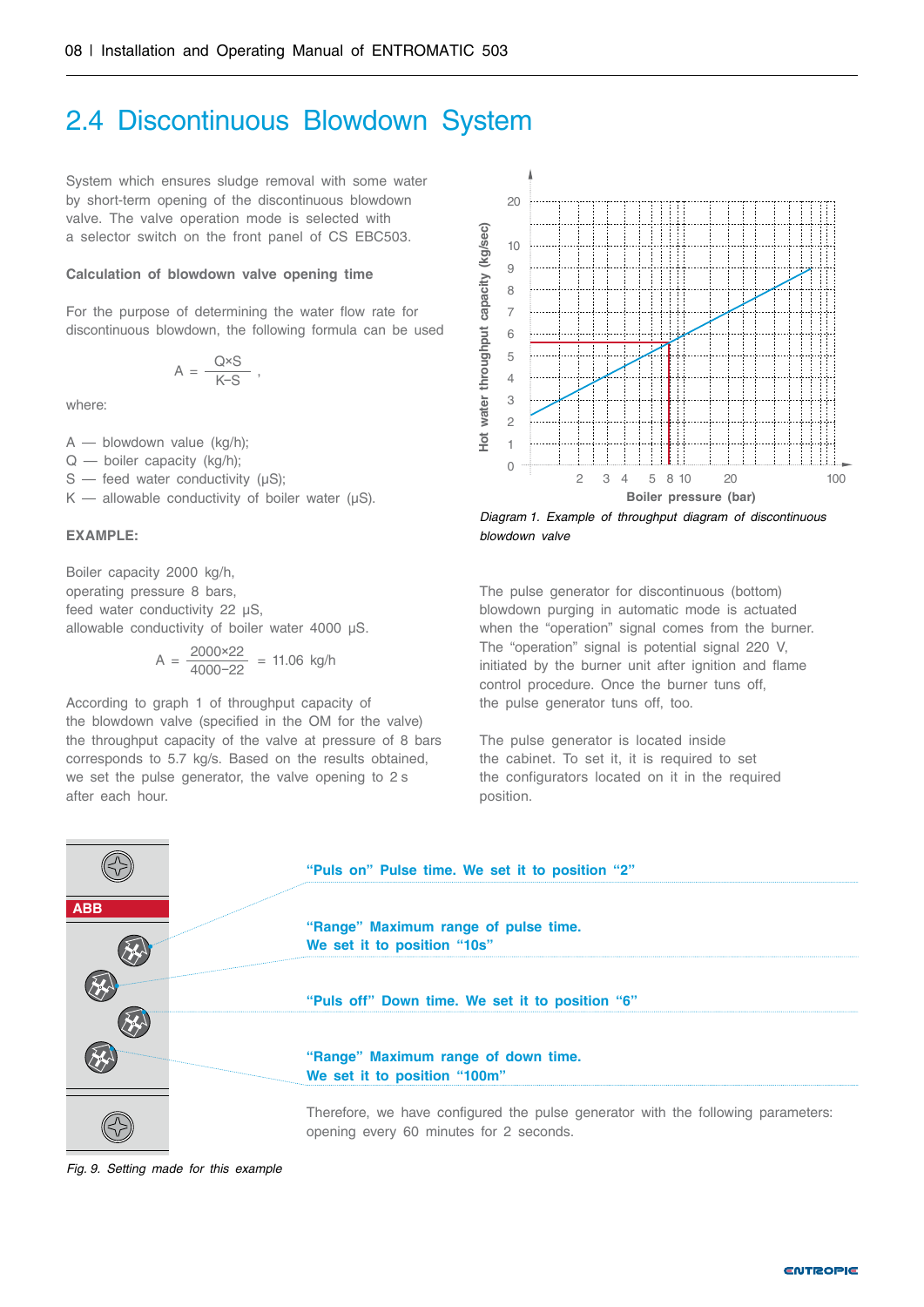<span id="page-10-0"></span>

*Fig. 10. Discontinuous blowdown system*

### 2.5 Make-up System

The make-up system is designed to maintain the water level in the steam boiler within preset allowable range.

The boiler make-up is controlled in automatic mode based on the signals received from NRGS 15-1 level switch. Make-up operation mode is selected with a changeover switch on the front panel of CS EBC503.

#### **Procedure of level sensor installation\***

Cut off the electrodes for the pump/valve turning on/off to establish the boiler make-up working zone.

As a rule, the pump is started at 40–60 mm to the low level and stopped at 40 mm to the high level.\*\* Monitoring is performed using water gage glasses.

- 1. Install the level sensor in the special nozzle.
- 2. Make electrical connection of the sensor and automation. 3. Drain water from the boiler until the make-up signal
- is issued. 4. Make control marking on the gauge glasses
- to identify beginning of the working zone.
- 5. Make-up the boiler until the make-up signal clearing.
- 6. Make marking on the gauge glass to identify end of the working zone.

#### **NOTE**

\* If the steam boiler has nameplate specifying the minimum level, then the procedure of the sensors setting is reverse. First, the boiler is filled up with water, and then the sensors are cut off in the field.



\*\* The working zone is determined subject to 60% of permissible range (distance between the maximum and minimum level). The working zone, as a rule, is determined by a pre-commissioning organization based on the boiler's operating mode. Periodically re-occurring triggering of the minimum or maximum level protection indicates that the working zone needs correction.

As part of CS EBC503 use two options for boiler make-up diagrams are proposed which are selected depending on this boiler capacity.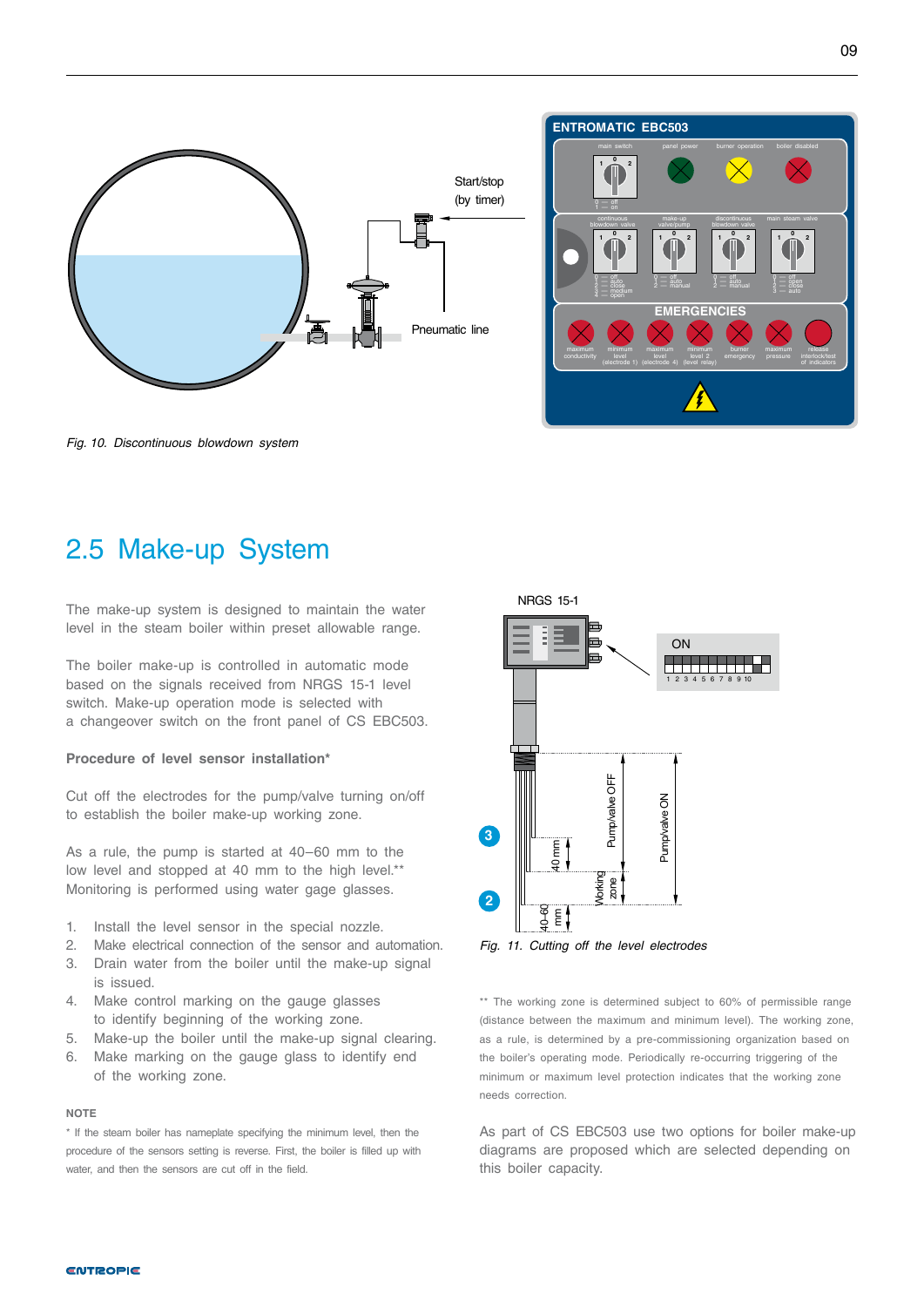

#### **OPTION 1. MAKE-UP SYSTEM FOR BOILERS WITH CAPACITY UP TO 2 T/H INCLUSIVELY**



*Fig. 12. Make-up system for boilers capacity up to 12 t/h inclusively*

When the water level in boiler drops below the electrode 2 of level sensor, a signal is issued to CS EBC503 to notify of the need to start the pump. In this case, CS EBC503 sends to the power panel (PP) of the

pump module the potential signal 220 V which is signal requesting the pump start-up. Request for pump operation is removed when water reaches the level of electrode 3.

#### **OPTION 2. MAKE-UP SYSTEM FOR BOILERS WITH CAPACITY UP TO 5 T/H INCLUSIVELY**



*Fig. 13. Make-up system for boilers with capacity up to 5 t/h inclusively*

When the water level in boiler drops below the electrode 2 of level sensor, a signal is issued to CS EBC503 to notify

of the need to make up the boiler. Besides, CS EBC503 issues 220 V potential signal to open the make-up valve.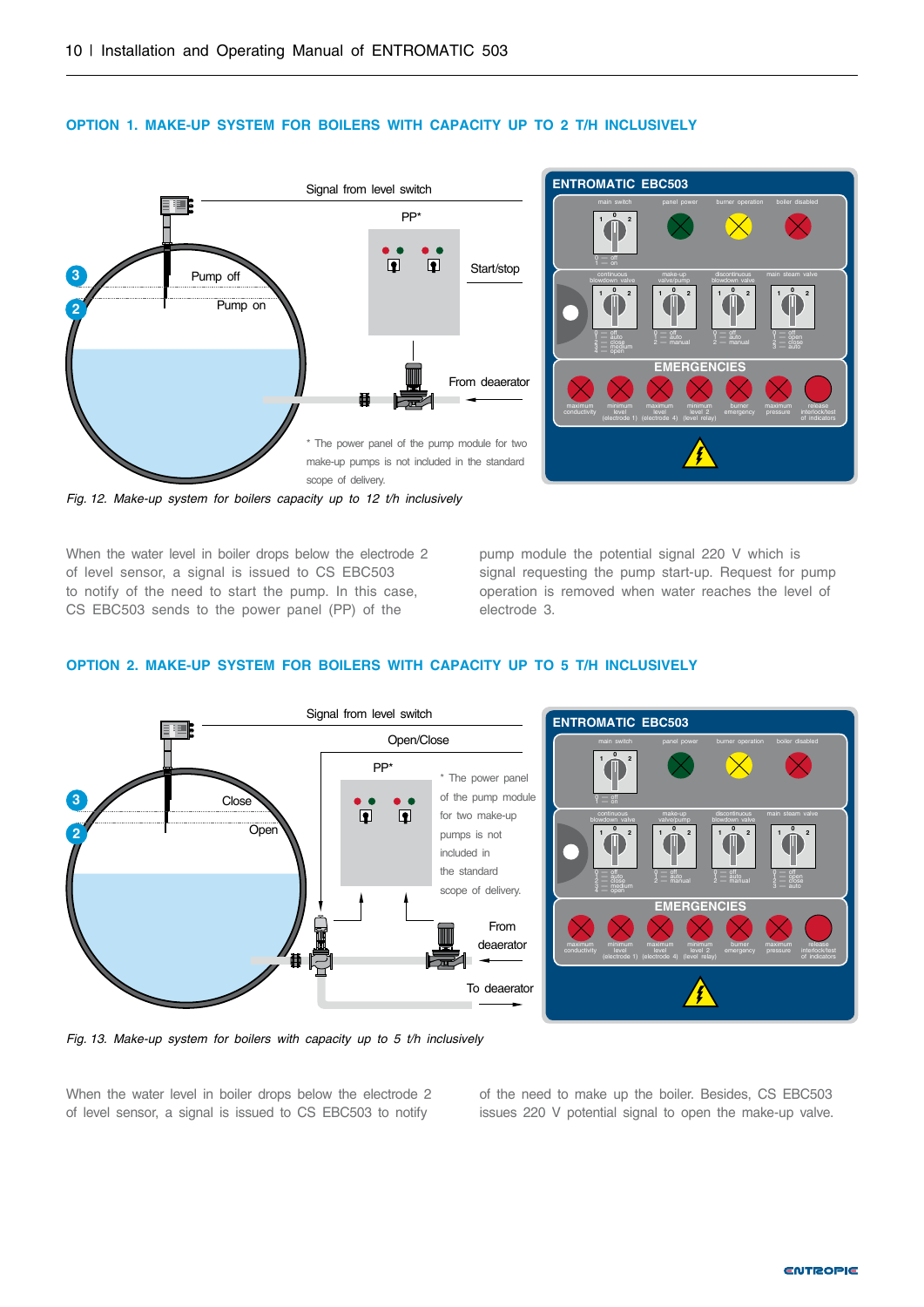<span id="page-12-0"></span>The signal to close the valve is generated when the water in the boiler reaches the level of electrode 3 of level sensor. When the main passage of the valve fully closes, water recirculates via the discharge line. The signal to turn on/off the pump is generated by the limit switch of the make-up valve.

#### **Recommendations for the diagram:**

To automatically turn off the make-up pump, it is recommended to use the limit switch contacts of the valve "CLOSED position". When the signal of the valve full closure reaches the power panel, the pump can be turned off with time delay. The value of the delay between the command arrival about full closure of the valve and the pump shutdown is determined during pre-commissioning.

Note that delay between the turn-on/off signal from CS EBC503 and the full opening of the valve relates to its run-down time which shall nbe considered when cutting off the electrodes in norder to exclude the possibility of the minimum or maximum level interlock triggering.

### 3 ECC503 CASCADE CONTROL MODULE

The cascade control module (CCM) ECC503 allows cascade operation of two steam boilers to be organized (burners with their own capacity regulator (CR)).

Actuation/de-actuation of the slave boiler takes place based on the steam mass flow rate in the common header.

As input signal for mass flow rate the signal 4-20 mA from the steam meter (accounting unit corrector) installed on the common header is used.

Cascade regulator functions:

- cascade connection of the slave boiler for operation;
- automatic actuation of the slave boiler in the case of the master boiler failure;
- setting the cascade sequence by means of changeover switch located on the front panel (see Fig. 14).

#### **CASCADE CONTROL USING THE MAIN STEAM VALVE**

When using the circuit with the MSV (Fig. 15), control signal from CCM ECC503 to turn on the slave boiler comes to CS EBC503 of this boiler. In this case, CS EBC503 of the slave boiler opens MSV, which, in its turn, reduces the pressure in the boiler, and, as a consequence, turn on the burner. As the mass flow rate of the steam on the user decreases, the pressure in the boilers



*Fig. 14. Appearance of CCM ECC503*

In CCM ECC503 it is possible to implement two cascade control circuits, i.e. using the main steam valves on the boilers and without such valves.

rises, and the cascade regulator sends signal causing closing of the MSV of the slave boiler. Let us draw your attention to the fact that the slave boiler is always in operation because its MSV is always opened.

This diagram allows the non-operating boiler disconnection from the common steam header.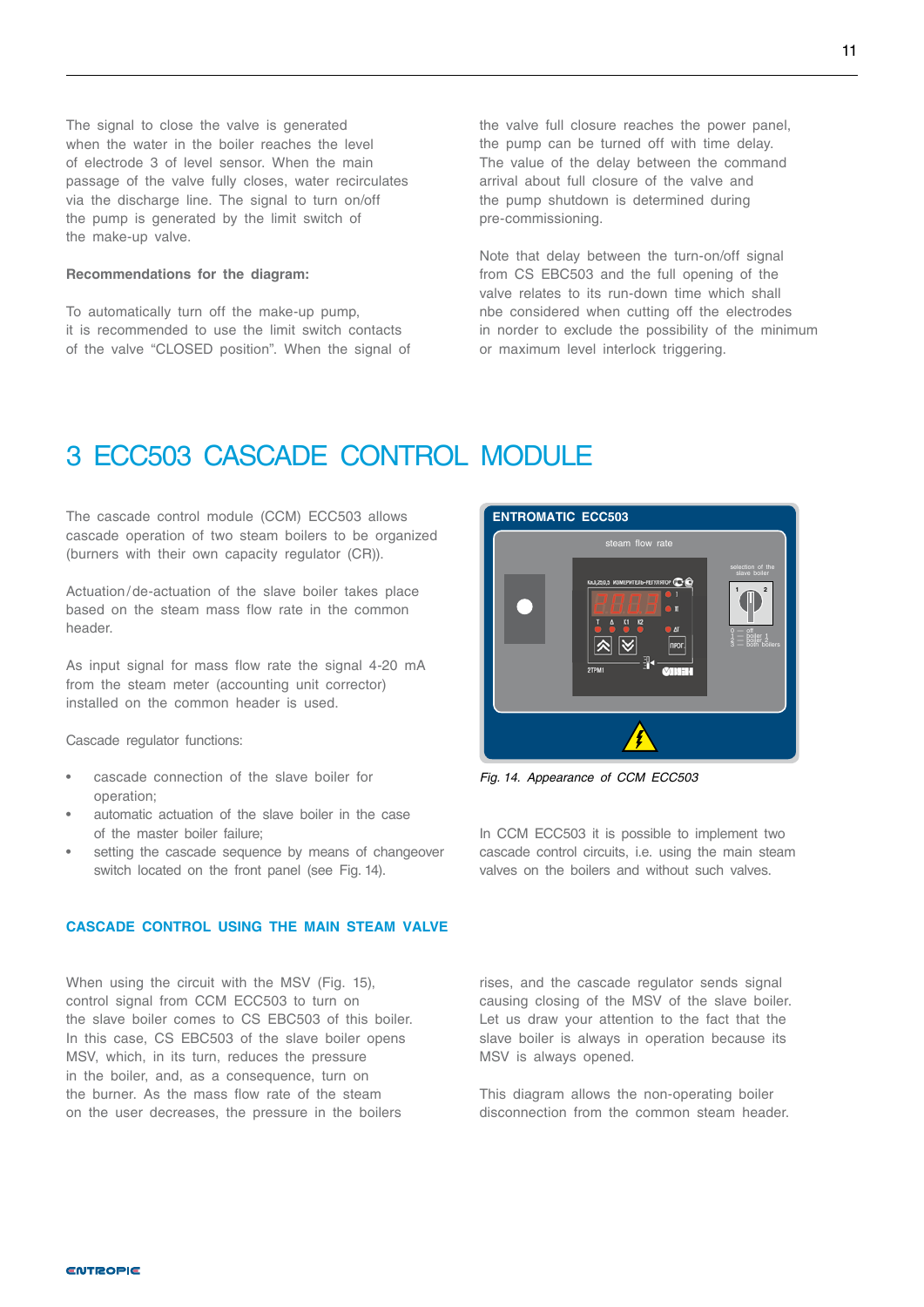

*Fig. 15. Cascade control by means of main steam valve*

#### **CASCADE CONTROL WITHOUT USING THE MAIN STEAM VALVE (MSV)**

When the circuit without the MSV is used (Fig. 17), the control signal (contact) from MCC ECC503 shall be incorporated in the startup circuit of the burner first stage. Closure of the startup circuit contact (generating the signal requesting actuation) causes the burner turning on and visa versa.



*Fig. 16. Cascade control by means of main steam valve*

#### **2TPM1 REGULATOR**

The design of MCC ECC503 includes the 2TPM1 regulator manufactured by the Company OVEN (Russia) whichprovides the cascading of a two boilers steam system. More details about the settings and operation of this device can be found in the documentation for this device. The regulator's operating principle is visually demonstrated in the Figure below.

**In the event that the 4-20 mA mass flow rate signal is interrupted, all the boilers are turned on, and the emergency signal is generated from the CCM.**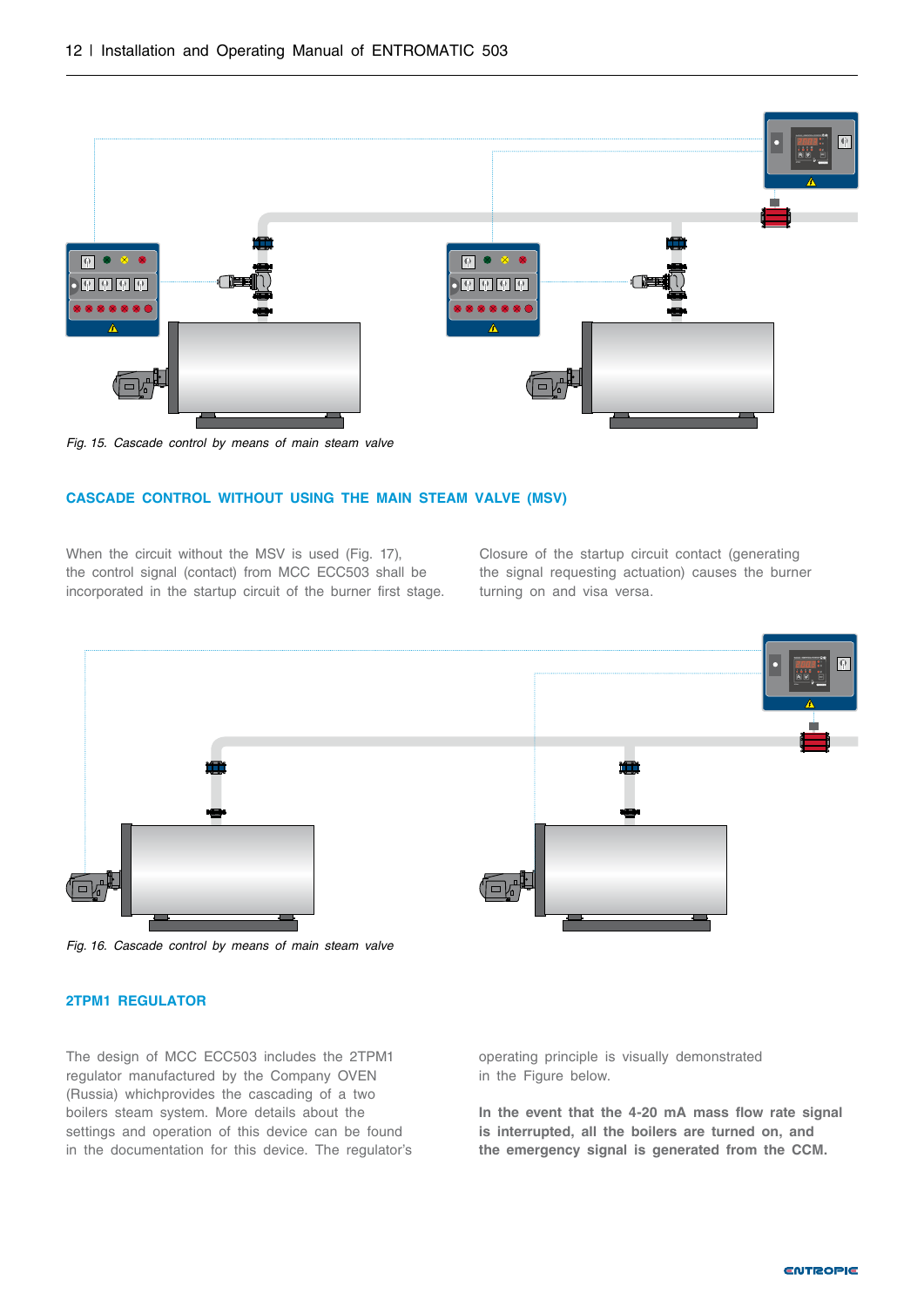<span id="page-14-0"></span>



- $Q_{\text{av}}$  current mass flow rate, set in %;
- $Q_{\rm{so}}$  mass flow rate set-point at which cascading takes place, %;
- dQ hysteresis which determines the working regulation field;
- Т1 actuation delay time;
- Т2 de-actuation delay time.

# 3.1 Generating a request for burner actuation in cascade control mode



*Fig. 17. Request for burner actuation from the cascade control module*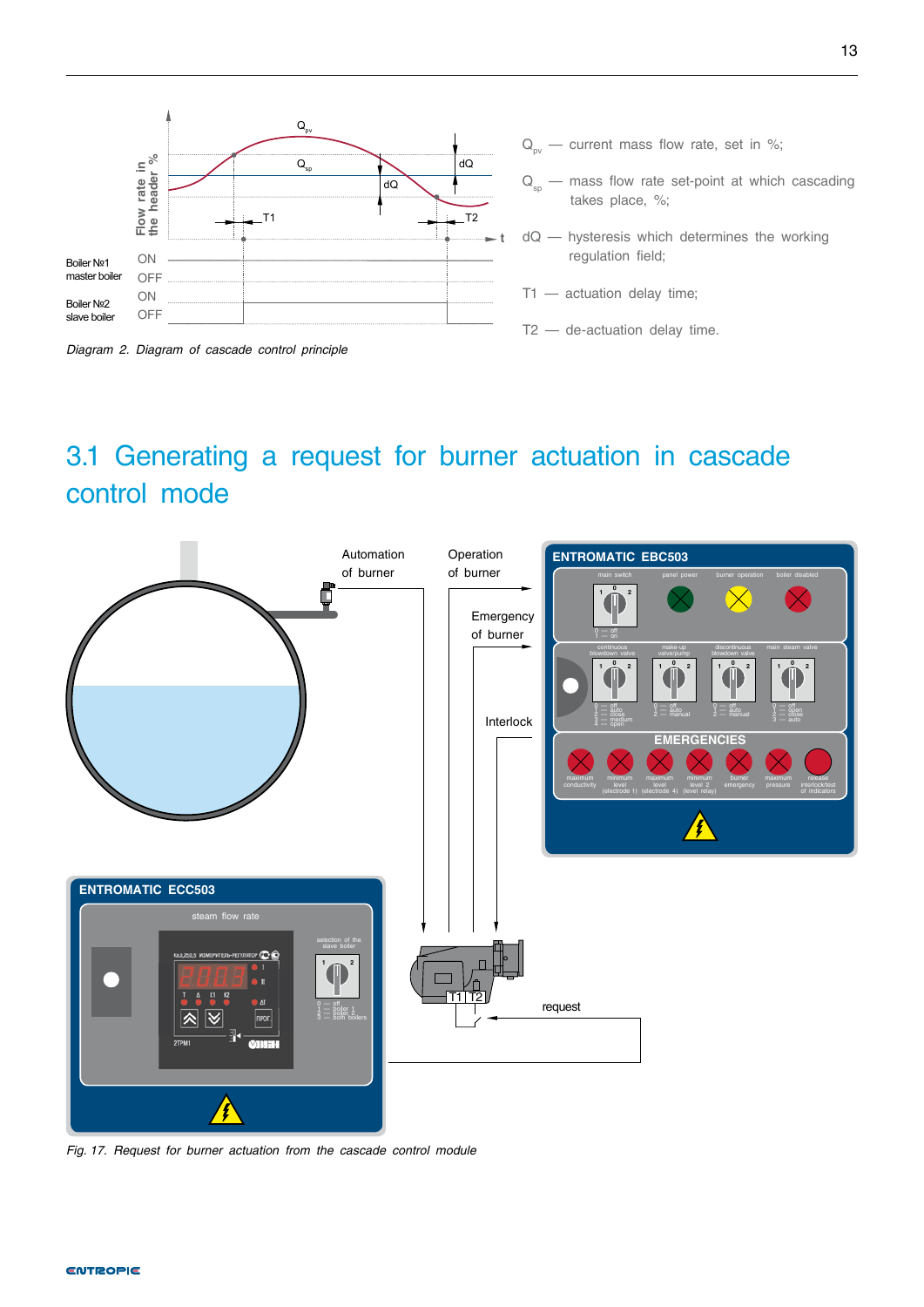<span id="page-15-0"></span>

*Fig. 18. Request for MSV opening from cascade control* 

# 4 EDC503 DEAERATOR LEVEL CONTROL BLOCK

EDC503 deaerator level control block is designed to control water level in the deaerator by means of four level electrodes installed in the deaerator.

The electrodes are installed and cut off in accordance with the deaerator documentation.

> *Table 3. Operating modes of make-up valve (pump)*

| <b>Actuator</b>            | <b>Modes</b>    |                     |  |  |
|----------------------------|-----------------|---------------------|--|--|
|                            | $0 -$ OFF       | There is no control |  |  |
| Deaerator<br>make-up valve | $1 -$ OPEN/ON   | Always opened (on)  |  |  |
| (pump)                     | $2 -$ CLOSE/OFF | Always closed (off) |  |  |
|                            | $3 -$ AUTO      | Automatic control   |  |  |



*Fig. 19. Appearance of EDS503*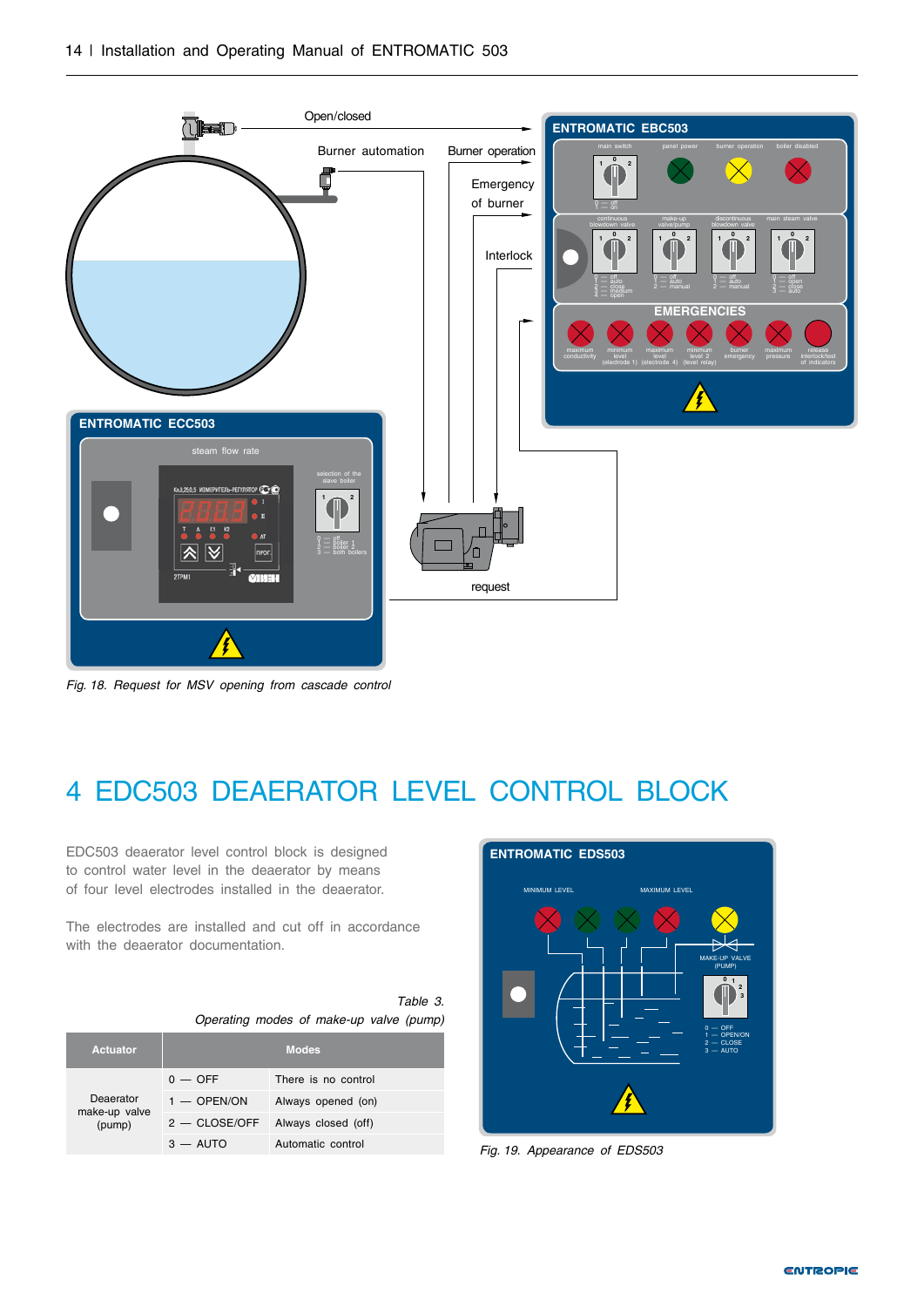*Table 4.*

*Purpose of the electrodes*

<span id="page-16-0"></span>

| N <sub>2</sub> | <b>Electrode</b>  | <b>Function</b>                                  | <b>Outlet</b>      |
|----------------|-------------------|--------------------------------------------------|--------------------|
| 1              | Minimum level     | Disabling of boiler make-up<br>pumps             | Switch<br>contacts |
| $\mathcal{P}$  | Enabling make-up  | Opening the make-up valve<br>(pump actuation)    | Switch<br>contacts |
| 3              | Disabling make-up | Closing the make-up valve<br>(pump de-actuation) | Switch<br>contacts |
| 4              | Maximum level     | Discharge valve opening                          | Switch<br>contacts |

### 5 MAINTENANCE

For the purpose of ensuring that the automation package of CS Entromatic EBC503, MCC ECC503 and EDC503 operates correctly, the service personnel shall undergo industrial training at the workplace. In the course of training the personnel shall be made familiar with the purpose, technical specifications, operation and design of the package, with the procedure of preparing and commissioning automation and other requirements of this manual.

To ensure normal operation, it is recommended that the following measures are carried out within the prescribed due dates.

#### **DURING THE SETTING**

Check if the package functions correctly as part of control facilities using the readings of the instrumentation displaying the progress of controlled processes.

#### **WEEKLY**

When CS operates under increased dust contamination conditions, blow the dust off the terminal blocks with dry air.

#### **MONTHLY**

Blow the dust off from CS terminal blocks with dry air. Check if the external electrical connection are secured properly.

Maintenance of the package shall be carried out in compliance with the requirements of the existing "Rules of Technical Operation of Electric Installations of Consumers" (PTE), "Safety Rules for Operation of Customers'' Electrical Installations" (PTB), "Electrical Installation Regulations" (PUE) and other territorial normative documents.

- It is required to ensure reliable attachment of the CS.
- Any connections as well as maintenance shall be carried out with power off only.
- It is not permitted to operate automation with the cover opened.
- It is not permitted for moisture ingress onto the contacts of the terminal boxes and inside the instruments.
- CS operation is not allowed when there is no grounding.
- All the signal cables (sensor connection) shall be shielded. Routing the power and signal cables together is prohibited.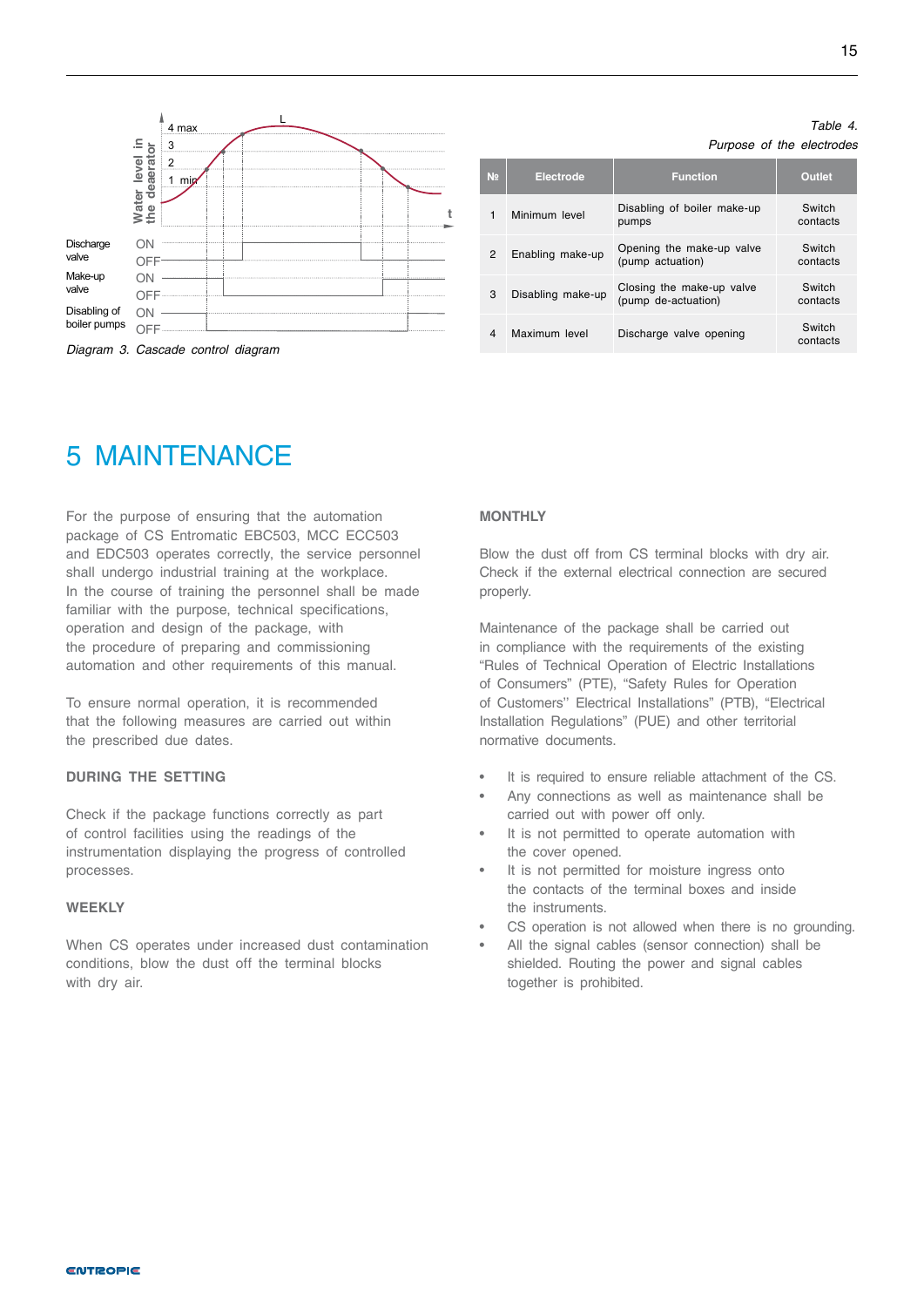# <span id="page-17-0"></span>APPENDIX 1. OVERALL DIMENSIONS, MOUNTING HOLES



*Fig. 20. Overall Dimensions, mounting holes of EBC503*





*Fig. 22. Overall Dimensions, mounting holes of EDC503*





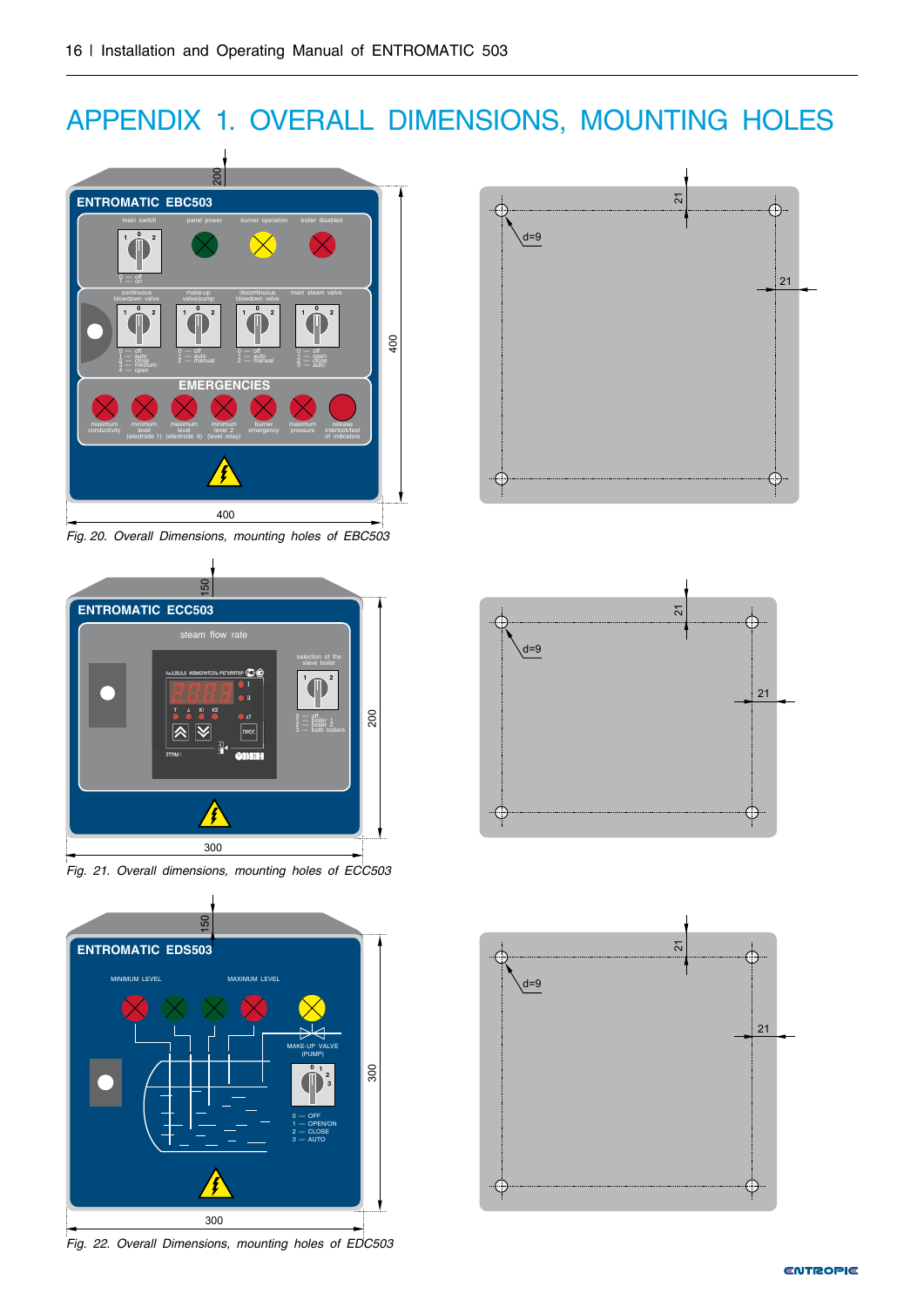# <span id="page-18-0"></span>APPENDIX 2. COMPLETE SET LIST OF CS ENTROMATIC EBC503



*Fig. 23. Complete set list of CS Entromatic EBC503*

*Table 5*

| <b>Basic delivery</b> |                                                                   |              |  |  |
|-----------------------|-------------------------------------------------------------------|--------------|--|--|
| <b>EBC</b>            | Control system EBC503                                             | 1            |  |  |
| PH                    | Maximum pressure sensor                                           | $\mathbf{1}$ |  |  |
| LL1                   | Minimum level sensor                                              | $\mathbf{1}$ |  |  |
| <b>LE</b>             | Combined level sensor (min., max., 2-position pump/valve control) | $\mathbf{1}$ |  |  |
| <b>SE</b>             | Salt content sensor                                               | $\mathbf{1}$ |  |  |
| <b>VE</b>             | Continuous blowdown electric valve                                | $\mathbf{1}$ |  |  |
| <b>VP</b>             | Control electric valve + discontinuous blowdown pneumatic valve   |              |  |  |
| Additionally          |                                                                   |              |  |  |
| ЩН                    | Power panel of the pump module                                    |              |  |  |
| <b>VK</b>             | Main steam cutoff valve                                           |              |  |  |
| <b>PK</b>             | Pressure sensor 4-20 mA                                           |              |  |  |

**ENTROPIE**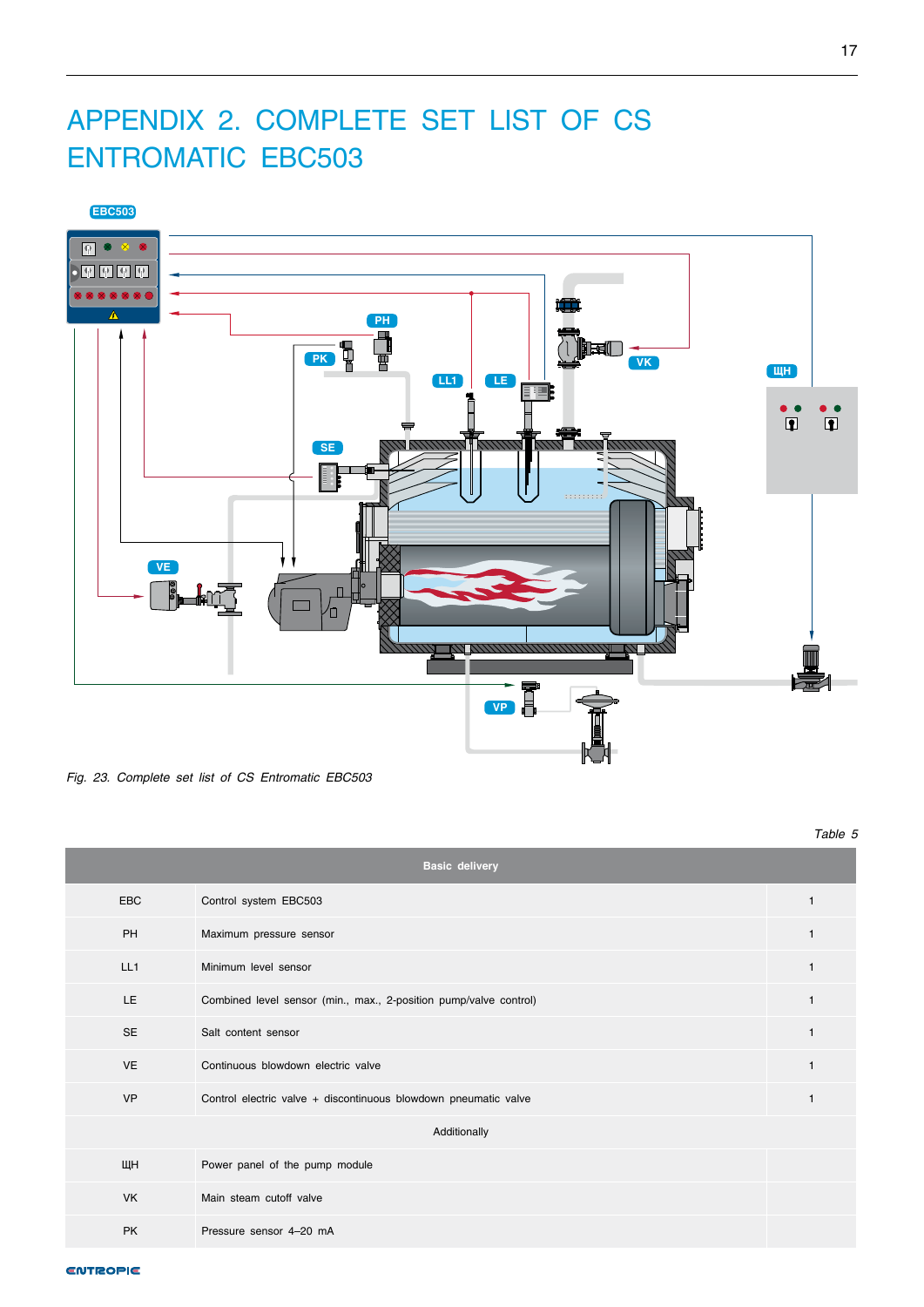# <span id="page-19-0"></span>APPENDIX 3. LIST OF PROGRAMMED PARAMETERS FOR REGULATOR 2ТРМ1

For the example, the Table is prepared for two boilers, capacity 4 t/h. The parameters in bold font are mandatory.

|                    |                                                                                    |                       |                        |                  | Table 6                                                                                                                                                                                                     |
|--------------------|------------------------------------------------------------------------------------|-----------------------|------------------------|------------------|-------------------------------------------------------------------------------------------------------------------------------------------------------------------------------------------------------------|
|                    | <b>Parameter</b>                                                                   | Permissible<br>values | Unit of<br>measurement | Setting<br>value | <b>Comments</b>                                                                                                                                                                                             |
| <b>Designation</b> | <b>Name</b>                                                                        |                       |                        |                  |                                                                                                                                                                                                             |
| $T_{\rm set.1}$    | Setting for regulated value of channel 1                                           | $-9999999$            | $\%$                   | 45               | Setting for actuation/de-actuation of slave boiler                                                                                                                                                          |
| $\Delta$ 1         | Hysteresis of comparator 1 or proportional<br>band of P-regulator 1                | 09999                 | $\%$                   | $\overline{c}$   | At 47% command is generated to turn on<br>the slave boiler; at 43%, command is issued<br>to turn off.                                                                                                       |
| $A1-1$             | Operation mode of Logic Device 1                                                   | 0107                  |                        | 02               | Comparison device: reverse hysteresis<br>(for cooler)                                                                                                                                                       |
| $A1-2$             | Signal at input to Logic Device 1                                                  | 0103                  |                        | 01               | Signal from input 1, T1                                                                                                                                                                                     |
| $A1-3$             | Low registration limit from input 1                                                | $-9999999$            | %                      | 0                | Output value on mass flowmeter for 4 mA,<br>expressed in %                                                                                                                                                  |
| $A1-4$             | High registration limit from input 1                                               | $-9999999*$           | %                      | 120              | Output value of mass flowmeter for 20 mA,<br>expressed in %, where capacity of both boilers<br>is assumed for 100% (for the case where<br>the parameter value of meter output signal cannot<br>be changed). |
| $A1-5$             | Actuation delay of Input Device 1                                                  | 099                   | cek                    | 60               | Value of delay time for slave boiler<br>turning on                                                                                                                                                          |
| $A1-6$             | De-actuation delay of Input Device 1                                               | 099                   | cek                    | 60               | Value of delay time for the slave boiler<br>turning off                                                                                                                                                     |
| $A1-7$             | Minimum time of Input Device 1 being<br>in On condition                            | 01000                 | cek                    | $\mathsf 0$      |                                                                                                                                                                                                             |
| $A1-8$             | Minimum time of Input Device 1 being<br>in Off condition                           | 01000                 | cex                    | 0                |                                                                                                                                                                                                             |
| $A1-9$             | Status of Logic Device 1 in the case<br>of fault                                   | on / off              |                        | off              |                                                                                                                                                                                                             |
| A2-1               | Operation mode of Logic Device 2                                                   | 0107                  |                        | off              |                                                                                                                                                                                                             |
| $A1-9$             | Status of Logic Device 2 in the case<br>of fault                                   | on / off              |                        | on               |                                                                                                                                                                                                             |
| $b1-0$             | Type code of the sensor operating<br>in the first channel                          | 0039                  |                        | 10               | Corresponds to input 4-20 mA                                                                                                                                                                                |
| $b1-5$             | Instrument reading for the low limit<br>of the unified input signal T1             | $-9999999$            | $\%$                   | $\pmb{0}$        | At 4 mA the panel displays 0%                                                                                                                                                                               |
| $b1-6$             | Instrument indication for the high limit<br>of the unified input signal T1         | $-9999999$            | $\%$                   | 120              | At 20 mA the panel displays 120 %                                                                                                                                                                           |
| $b1-7$             | Position of the decimal point during<br>parameters indication of the first channel | 03                    |                        | $\pmb{0}$        |                                                                                                                                                                                                             |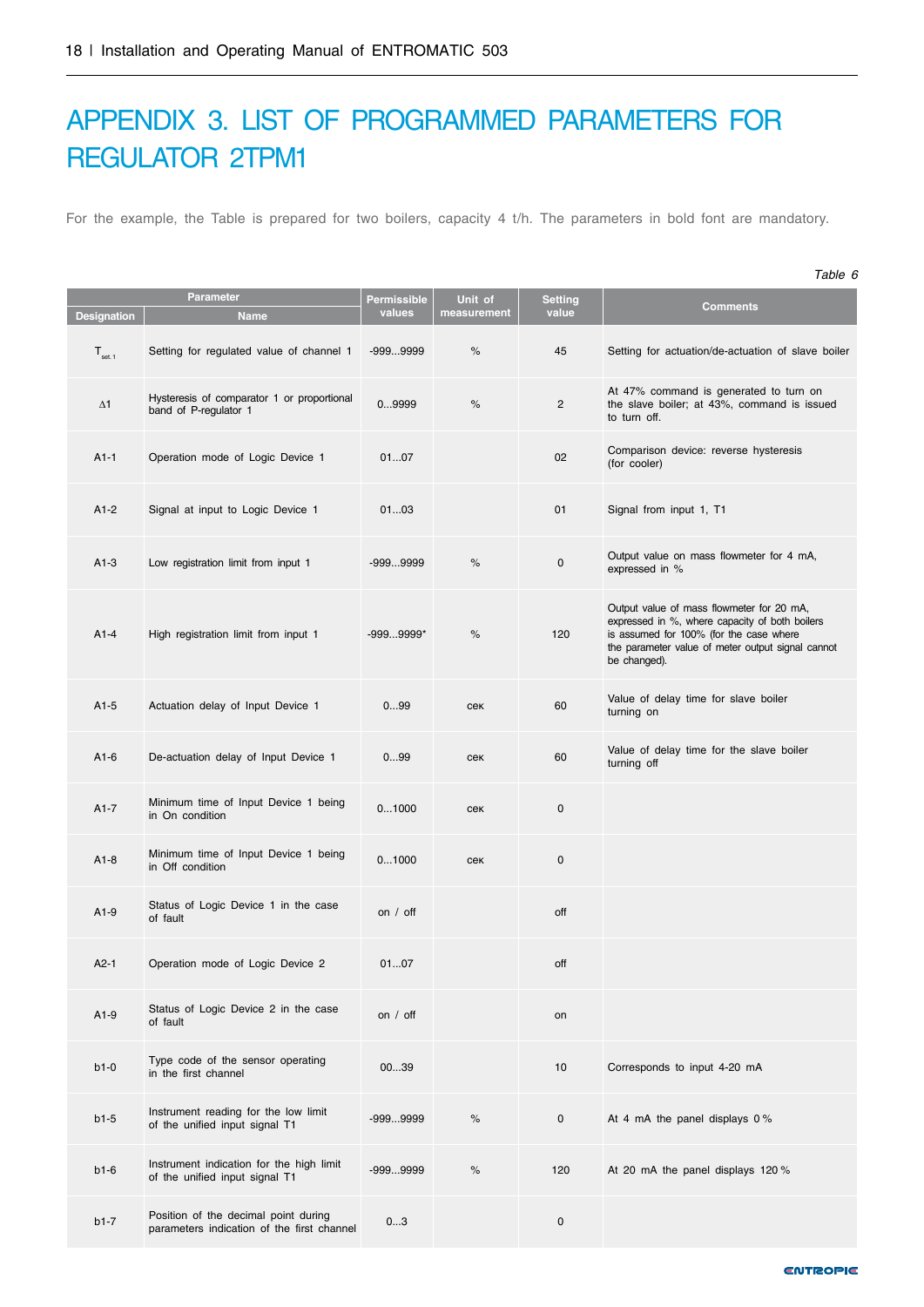# <span id="page-20-0"></span>APPENDIX 4. CIRCUIT DIAGRAM OPTIONS OF EXTERNAL CONNECTIONS FOR BURNER AND CCM ECC503

### **OPTION 1. WITHOUT USING MSV WITH CUB UNIGAS BURNERS**



**ENTROPIE**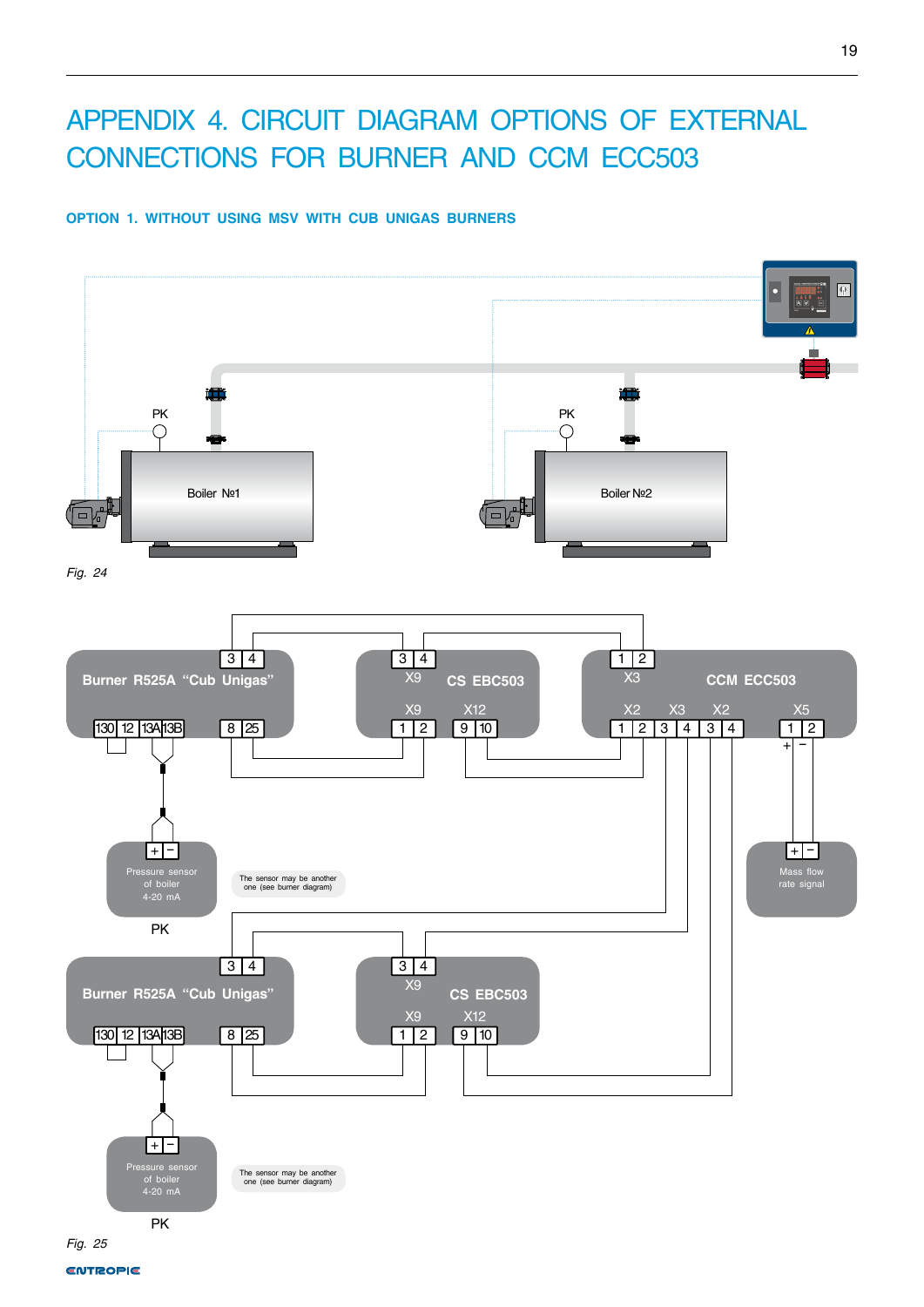



#### **OPTION 2. USING MSV WITH CUB UNIGAS BURNERS**

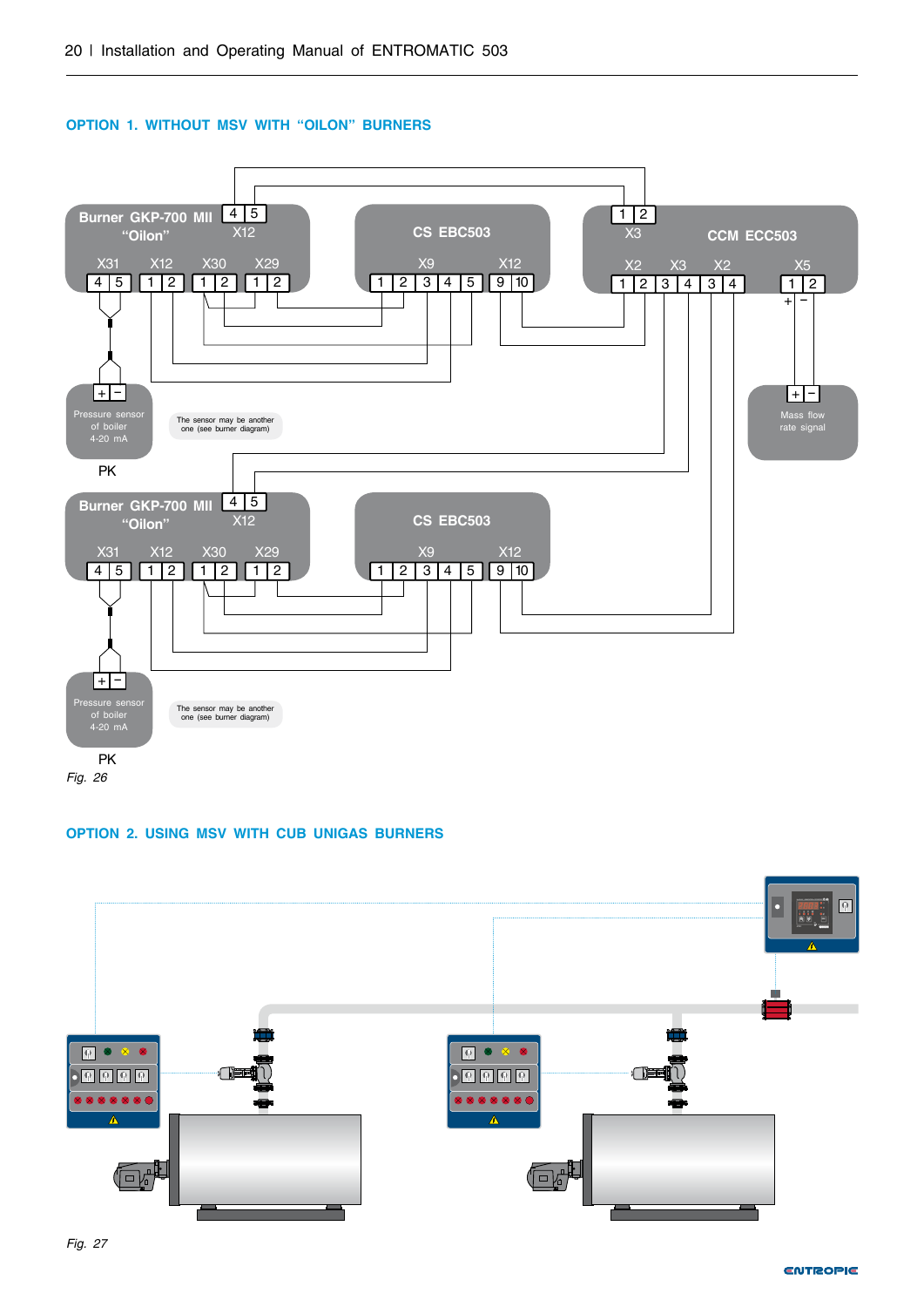

#### **OPTION 2. USING MSV WITH OILON BURNERS**



**ENTROPIE**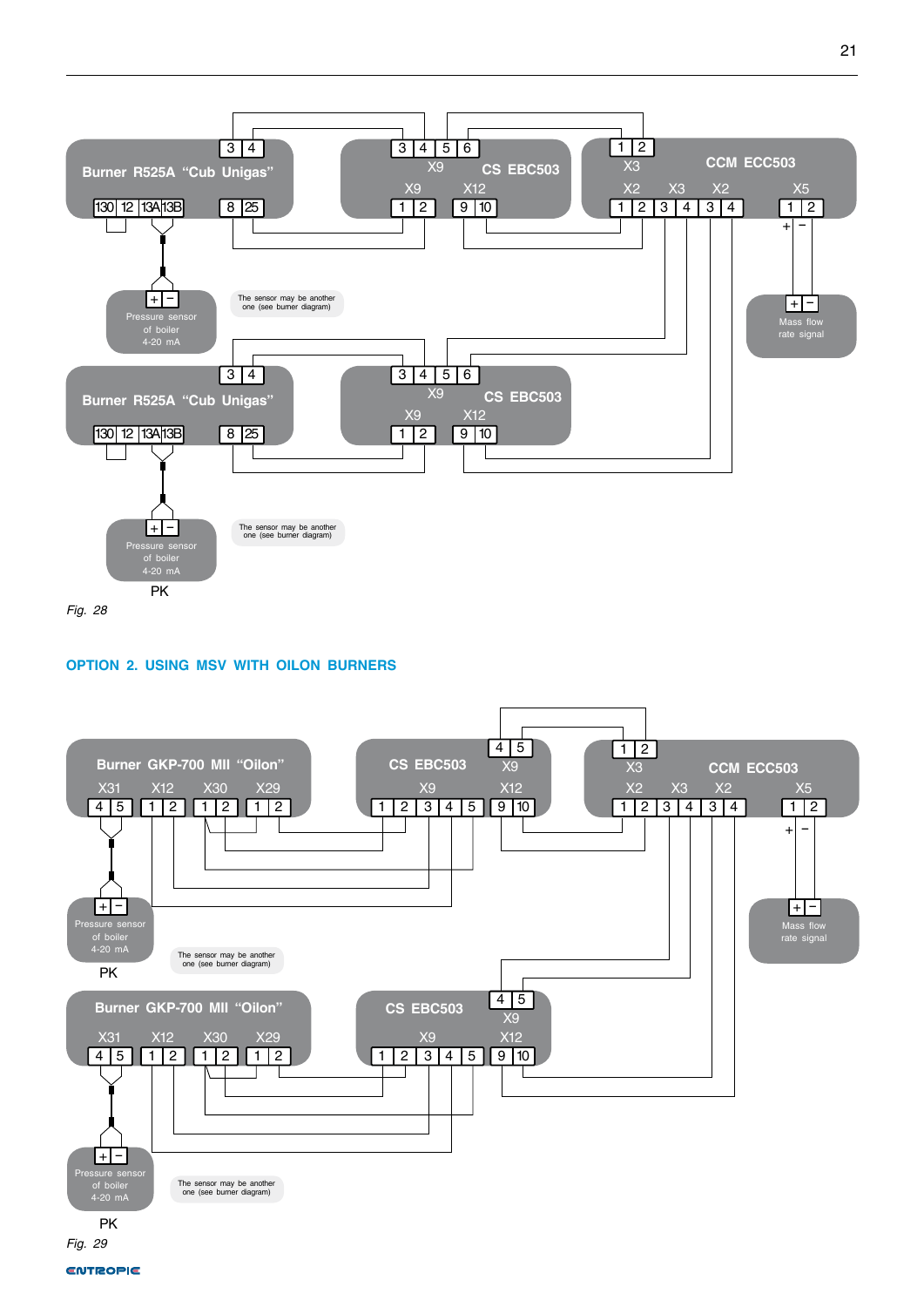#### **CONTROL SYSTEM EBC 503**

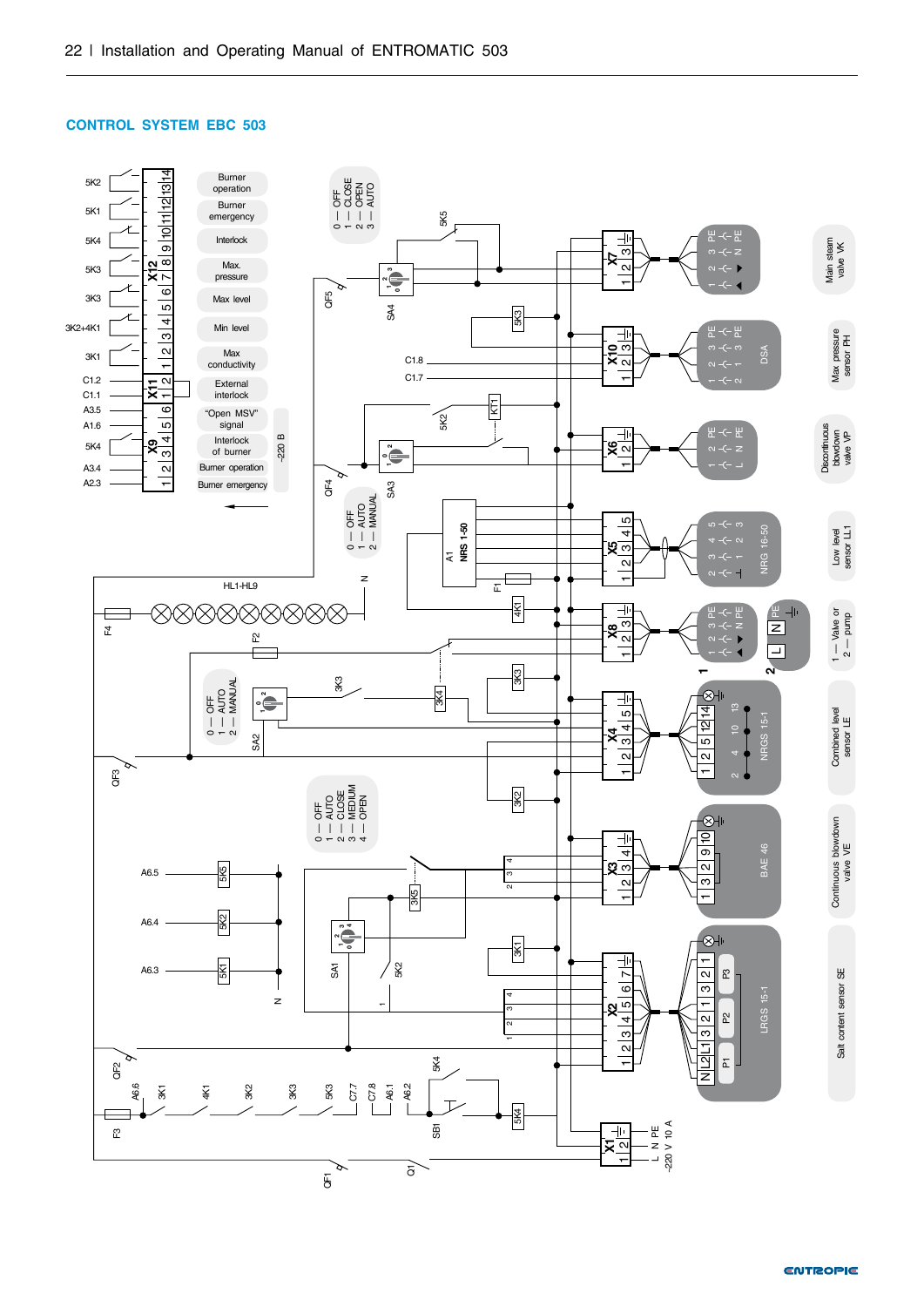#### **ECC503 CASCADE CONTROL MODULE**

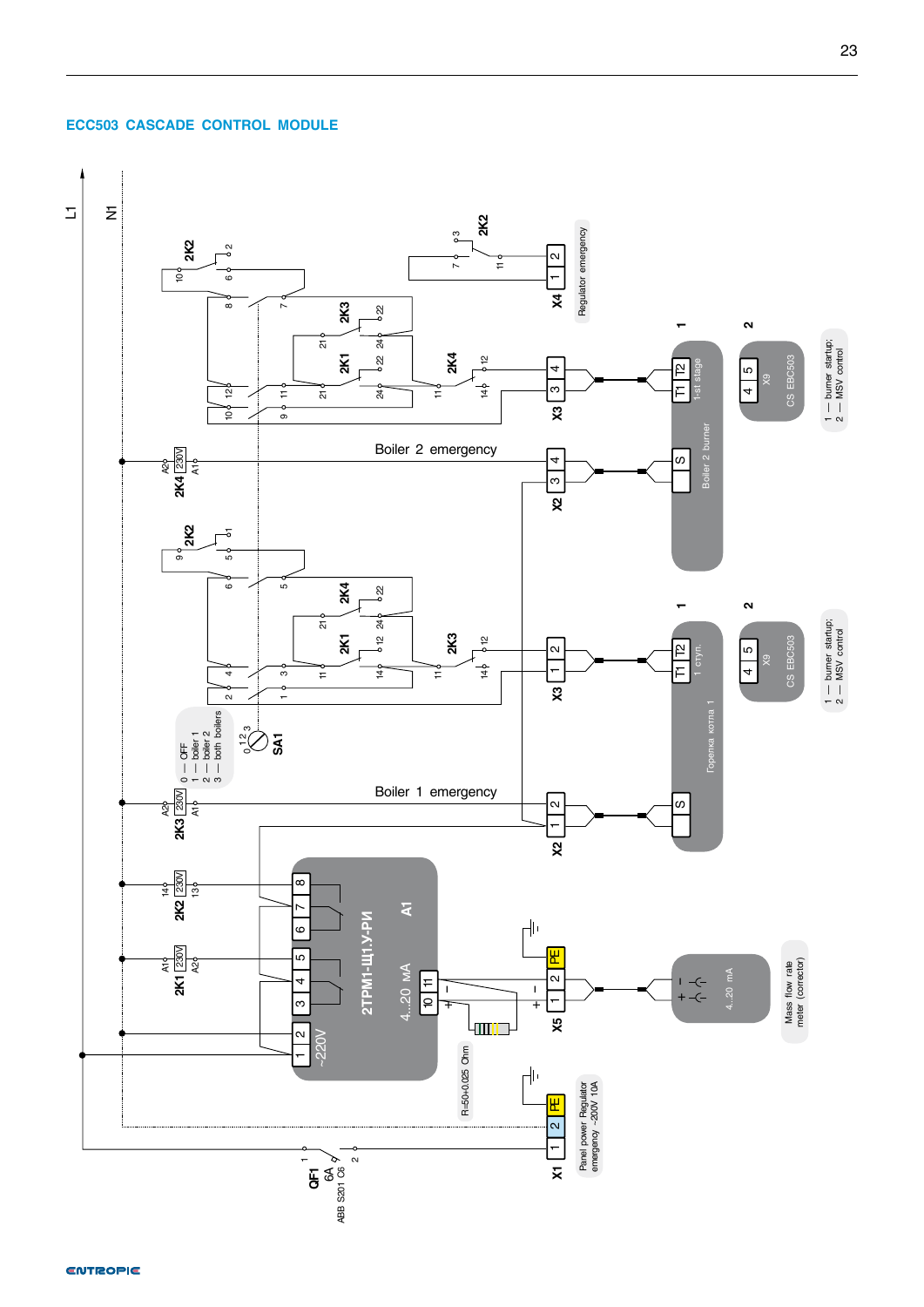#### **DEAERATOR CONTROL BLOCK EDC503**



**ENTROPIE**